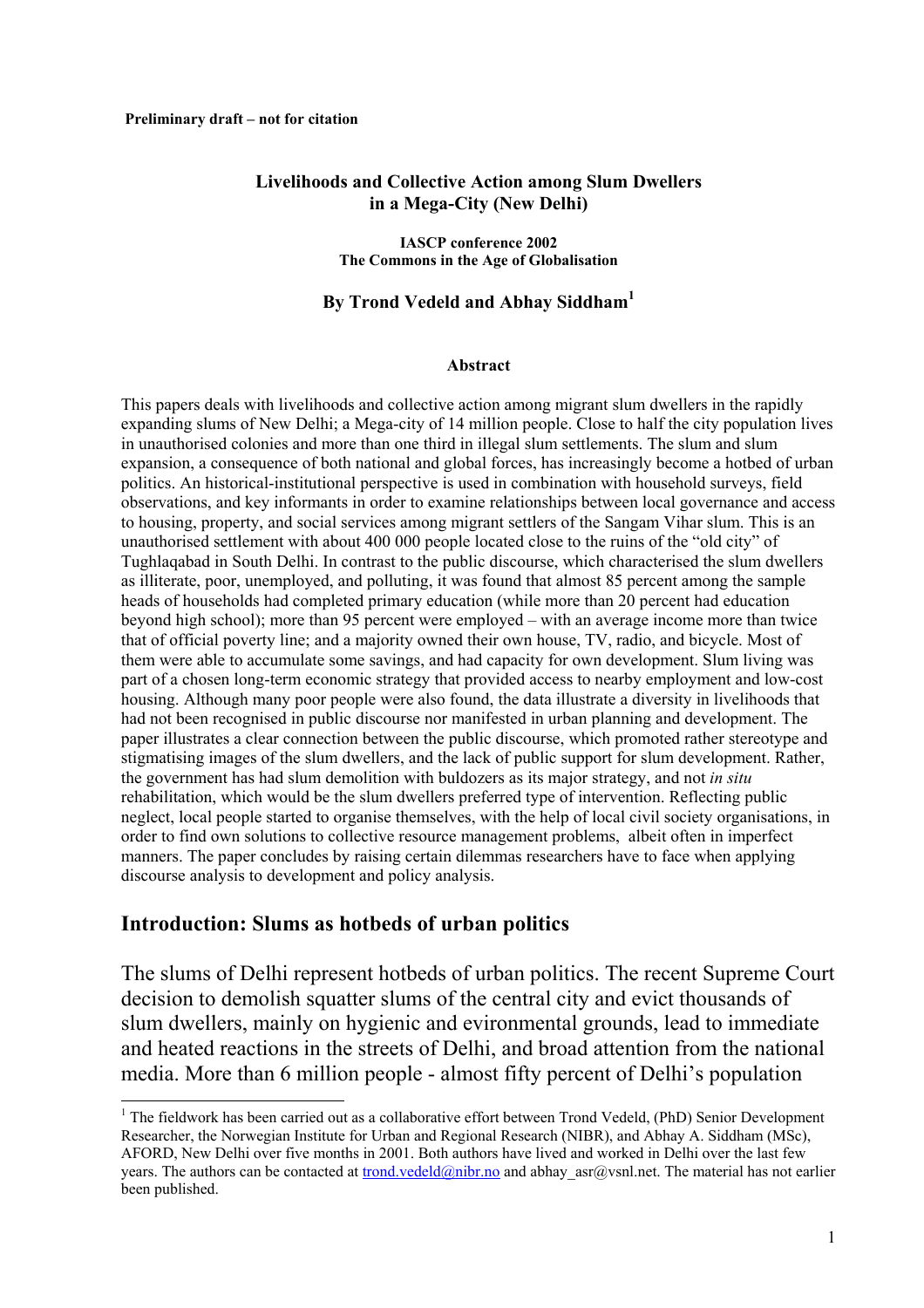today live in a diversity of illegal settlements or slums across the city – many at daily risk of being displaced and loosing their homes. Addressing the variety of social and environmental issues arising from the rapid proliferation of slums is a major challenge for the governance of Delhi; a Mega-city with a population of almost 14 million people (2001 population census).

This paper applies Foucault's "discourse" concept in order to explore the public debate about migrant slum dwellers and slum development within the context of urban development.<sup>2</sup> The paper starts by characterising one dominant discourse about the slums, propagated by people in powerful positions, and indicates a close connection between this stereotype image and dominant strategies for urban slum development. The paper concludes by raising certain dilemmas researchers have to face when applying discourse analysis to development and policy issues.

The dominant discourse about slums in Delhi can be traced to the colonial past, and emerged from a stereotype image of the slum dwellers, who were mainly immigrants from other states, as "the others". The slum dwellers were – and are still - generally portrayed as illiterate, jobless, poor, polluting people of low caste and status that represent a threat to a "clean" and "green" and "healthy" Delhi. Urban policies have, until recently, been geared towards demolition and resettlement of slum dwellers in the outskirts of the city, rather than *in situ*  rehabilitation of the slums; which is the preferred strategy of most slum dwellers.

This rather biased, generalised and stigmatising image, when contrasted to the empirical findings from a sample of the population of one of Delhi's largest and oldest slums, Sangam Vihar, did not hold. It did not capture local diversity and complexity in livelihoods, and the dynamic capacity expressed by the social fabric of the slum society. Over a period of two or three decades, Sangam Vihar emerged as a dynamic housing and business zone, with important contributions to the local economy. In the absence of government support, people came together to address collective problems related to supply of basic services through private

<span id="page-1-0"></span> $\frac{1}{2}$  $2A$  "discourse" in Foucault's world is – directly translated - a "speech". In a more general sense it is a world view, a social paradigm (not necessarily based on empirical observation), or a "truth regime" with its related narratives and constructed explanatory images. In this context "to take part in or be part of a discourse" is to choose a set of ideas, meaning, and practices within a societal game. One's choice of discourse would tend to reflect one's societal status or identification (class, caste, gender, age, occupation, institutional belonging), practice, or other material conditions. Hence, a dominant societal discourse will often reflect the views and images of a powerful social groups. At any one time, there will be many discourses and world views – competing for hegemony. A narrative is a story with a chronological order – with a beginning, an analysis, and an end, but it is not necessarily based on well founded empirical, historical or social analysis. It is often based on constructed images or myths; or received wisdom. A narrative is a generalized abstraction and may easily underplay the specifity, diversity, and complexity of a local phenomenon or social processes. Discourse analysis was used by e.g. F. Fanon in in chracterizations of stereotype images of non-Westerners/non-white – "the others" in the 1960s. It has been used in more recent anthropological studies from urban and rural settings (e.g. Ytrehus (ed) 2001). In the environmental field, discourse analysis has been used to characterise social constructions or images of environmental crisis based on narratives (e.g. in Benjaminsen and Lund, 2001).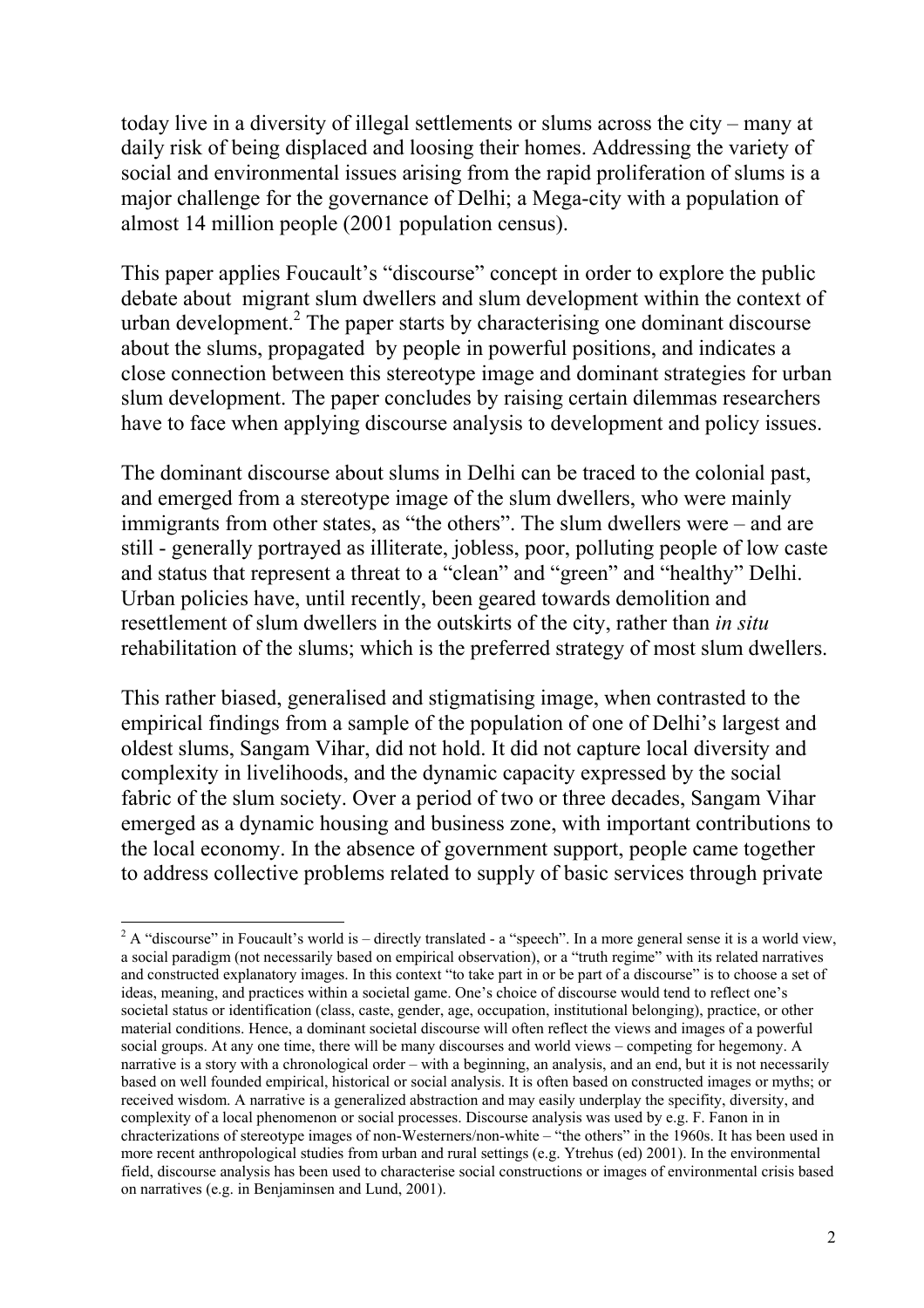and collective solutions. As a reflection of such developments, a majority of the heads of households in the sample was found to be fairly well educated with living standards well above official poverty lines – even if there were also many illiterate and poor people .

A main point of this paper is that the "dominant" image would disregard the diversity in livelihoods *among* the slum dwellers, and underplay that there are, in fact, many similarities between the slum dwellers, mostly migrants from neighbouring states, and the average Delhites, people born and raised in Delhi. If the empirical findings of the study were to provide a more plausible image of the slum dwellers of Delhi than the "dominant" image, it would have important implications for the formulation of more effective urban policies and strategies for slum development. If government strategies build on narratives that blame the "poor" slum dwellers for the urban degradation and pollution, and place the responsibility for own destiny solely on the slum dwellers' shoulders, important issues at policy and institutional levels are easily neglected. Urban strategies will then remain ill informed about the real potentials of the slum dwellers, biased against slum rehabiliation, and favour the privileged groups and housing zones of the city.

The paper finds that the state and municipal government has a key role to play in slum rehabilitation. Even if important social and environmental issues were addressed through privet solutions in Sangam Vihar, it happened in uneven and inadequate manners. The area faced important deficiencies in urban infrastructure, sewerage, garbage collection, electricity and water supply. Better solutions to such issues would require the support of a committed and willing government working in partnerships with local people and their organisations. The most recent policy initiatives by the city government recognised elements of this new perspective, accepting slum dwellers as citizens with a right to basic services, and the need for decentralised and reformed governance structures.

## **Methodology**

The approach to the paper combined a brief account of historical events, related to the evolution of Sangam Vihar as an illegal settlement colony, with studies of individual livelihoods and group action. Survey material of livelihoods at household level was combined with focus group discussions and interviews of key informants at local and government levels. The characterisation of the dominant discourse was created from interviews and reading of newspapers and secondary documentation (government reports, NGO documents, scientific articles). The head of household survey covered variables related socio-economy,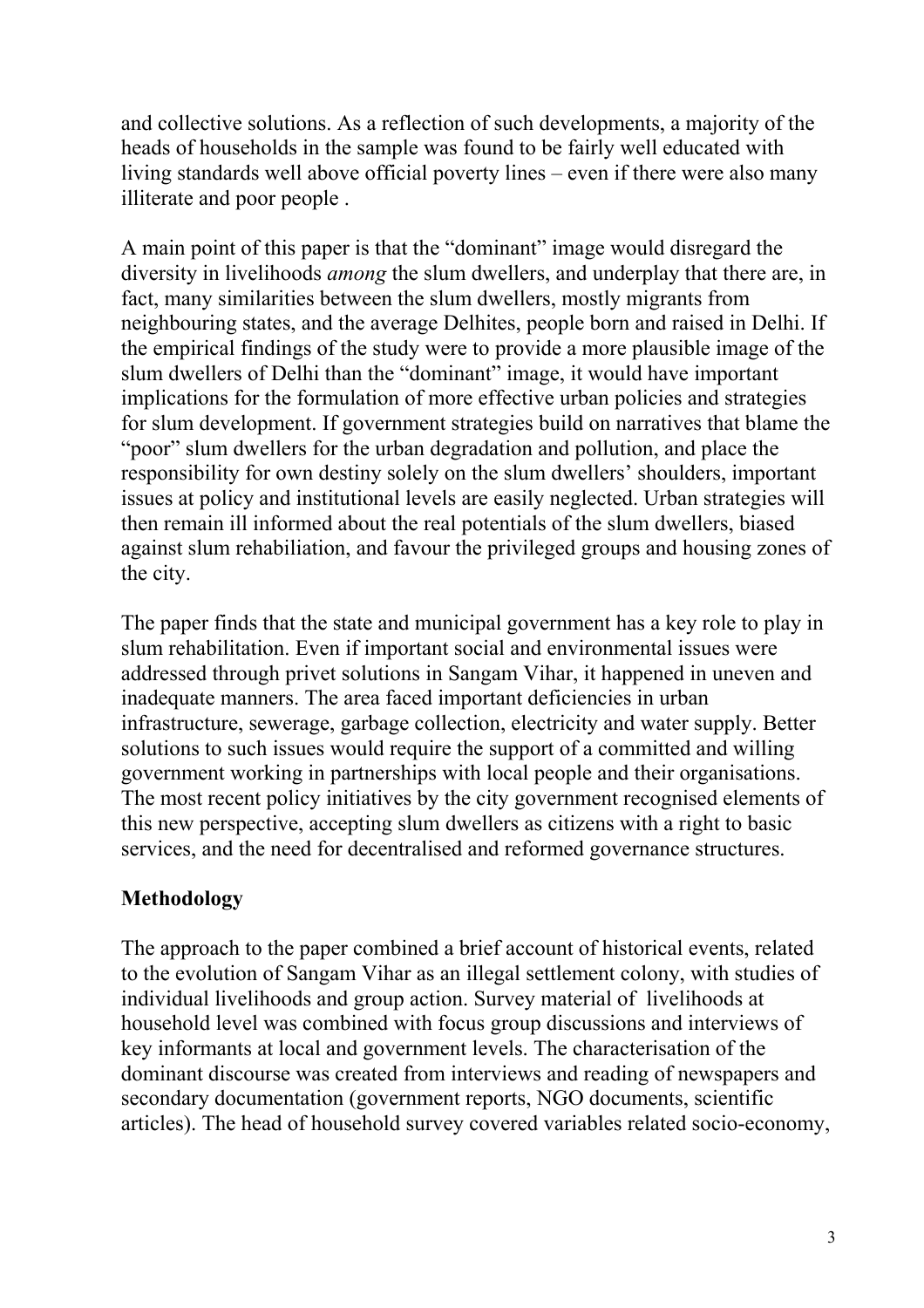property rights, access to public services, migration and social relationships.<sup>[3](#page-3-0)</sup> For the in-depth survey, two hundred households were selected randomly (every tenth household) in three housing "blocks" out of a total of thirty blocks in Sangam Vihar.

## **Influx of migrants and the demographic factor behind emergence of slums and attitudes towards slum dwellers**

The rapid growth in Delhi's population, from about 1 million in the 1940s to 14 million in 2001, represented a major challenge for urban housing and development. An important part of this growth was due to a large annual influx of migrant labourers from neighbouring states, about 100 000 annually over the last decades, reflecting the city as a key agent of economic growth and provider of social and cultural services (Dupont, Tarlo, Vidal, 2000). This rapid growth, combined with inadequate supply of low-cost housing, was a major factor behind the rapid proliferation of illegal settlements inside the city boundaries. $4$  According to recent statistics, almost half of Delhi's population lived in illegal settlements; either in unauthorised colonies, whose existence is not officially recognised, or in squatter settlements which are more permanently threatened with demolition (Vidal et al. p. 20, 2001). At the same time an "urban conquest" of the rural and peri-urban outskirts of the city took place. It was in these Southern outskirts of the city that Sangam Vihar emerged during the 1980s and 1990s to form one of Delhi's largest unauthorised settlement colonies or slums.

## **The case study and the dominant discourse**

### **Stereotypes of slum dwellers**

The city planners of Delhi – and the urban elite - have for decades been preoccupied with this massive in-migration to Delhi. On the one hand, these migrants constituted cheap productive labour, in search of housing, services and urban infrastructure. On the other hand, "these others" represented various pressures on urban infrastructure and threats to the environment. Although a fairly nuanced public debate was also present, it is fair to claim that certain dominant myths and stereotype images existed; constructed by urban elites and government officials. Migrant slum dwellers were generally portrayed as fairly young, illiterate, backward, and uprooted men of low caste coming to Delhi in search of unskilled work in some form or another. They were considered illegal encroachers on government and private land, pollutors of the environment, and thieves of electricity. The expanding slum population enhanced water and air

<span id="page-3-1"></span><span id="page-3-0"></span> <sup>3</sup> <sup>3</sup> An indepth survey of 200 households was carried out in May-August, 2001. This survey builds on the results of a less elaborate survey of 1400 households (undertaken in 1998), which among others covered household income. 4  $4$  Even if overall population growth has slowed down over the last decade, and there are fewer annual migrants (cf. 2001 census data).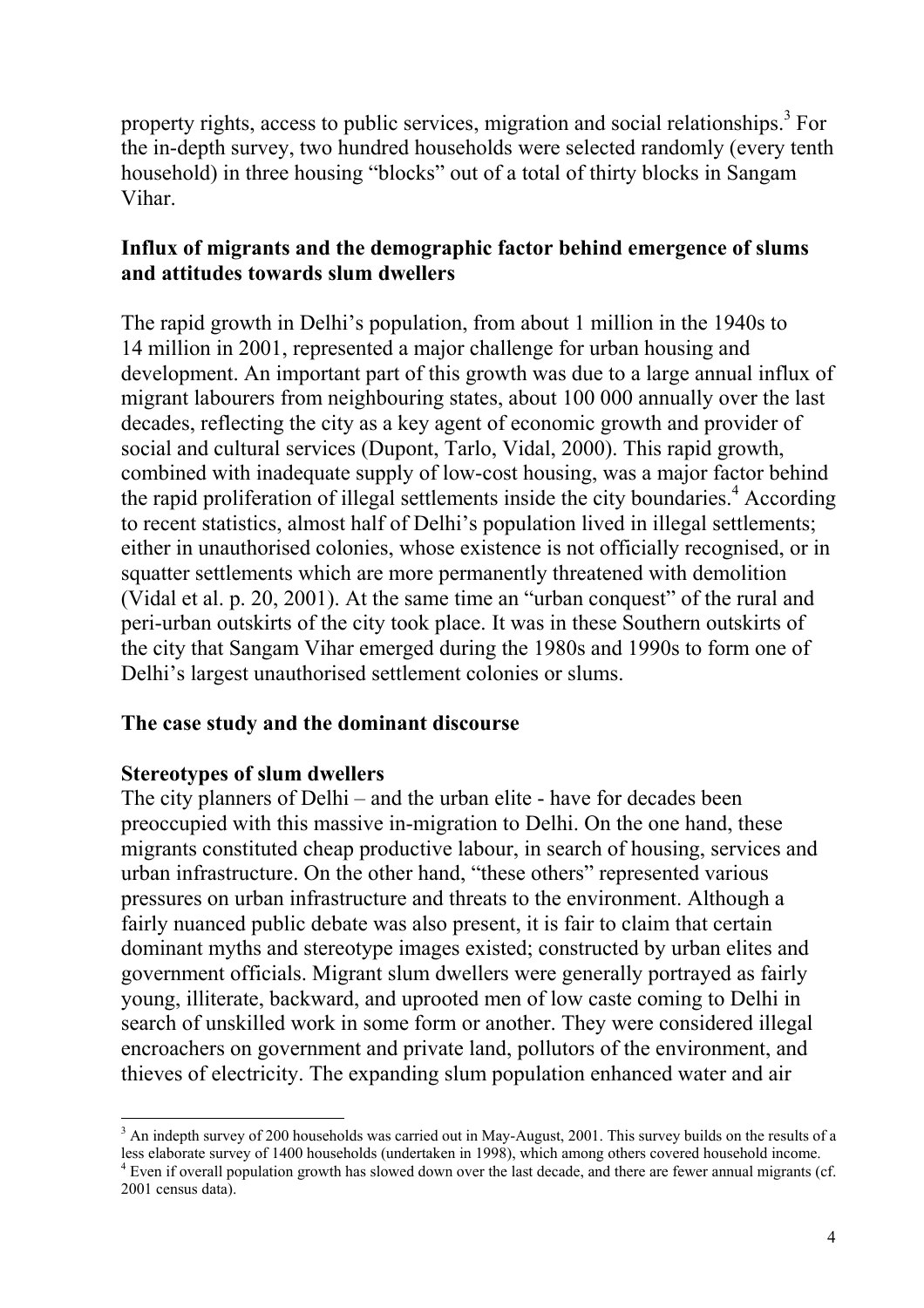pollution, and represented a threat to a "clean" and "green" Delhi. The slums were considered breeding places for everything evil, such as criminality, alcoholism, drug trafficking, and prostitution. Due to lack of clean water, sanitation, garbage collection, and sewerage they represented a potential threat for the city hygiene and spread of water and air borne diseases, such as cholera and malaria. Several major cholera outbreaks, the latest in 1987 - which resulted in 1500 casualties, underscored the perceived importance of demolishing these congested, dehumanising, and unhealthy living quarters.

### **Sangam Vihar: "A dingy backyard" or a dynamic city zone?**

Government neglect is easily observable in the unauthorised Sangam Vihar settlement. This area is part of outer Delhi, in the metropolitan periphery, and considered to be one of the least prestigious, though fastest growing political constituencies.<sup>[5](#page-4-0)</sup> Outer Delhi has an image of a "dingy backyard littered with crime and corruption" (Soni p.76, 2001).

Despite people having lived there for many years, the risk of demolition has made people build fairly modest one, occasionally two, storey houses in mud or brick. Families of five and six lived in one or two rooms houses, more congested than Indian health norms permit. Despite constituting an urban living area for almost three decades, Sangam Vihar had no proper road system and few paved roads, no drainage, sewerage system or garbage collection, and most people relied on private or collective solutions for water supply, electricity, health and education. The area was flooded and muddy during the rains with smell of cloak and uncollected garbage. The municipal government, reflecting unwillingness to invest limited city resources in the development of illegally occupied land, and that demolition was its preferred strategy, had neglected the slum dwellers potential rights to basic services. For outsiders, Sangam Vihar could easily be characterised as a dingy and dehumanising place to live.

But another image could also be raised about Sangam Vihar, which might be more fruitful in an urban development context. The area once belonged to the "old city" of Tughlaquabad, established by early Mughal emperors. The ancient and mighty ruins of could still be admired across the main road North of the living quarters. Bordering on the Southern side, was a green and huge forest along a ridge. In the past, this land served as crop land, forests, and pastures for the buffaloes of Gujjar nomads, and provided milk and meat for the emperor and later for the British colonial administrators. The ridge was used as summer retreat by the Mughals and British.

<span id="page-4-0"></span> <sup>5</sup>  $<sup>5</sup>$  According to the latest census, Sangam Vihar is one of the fastest growing zones in Delhi, encompassing a</sup> population of 300-400 000 people (rougly estimated from 2001 census).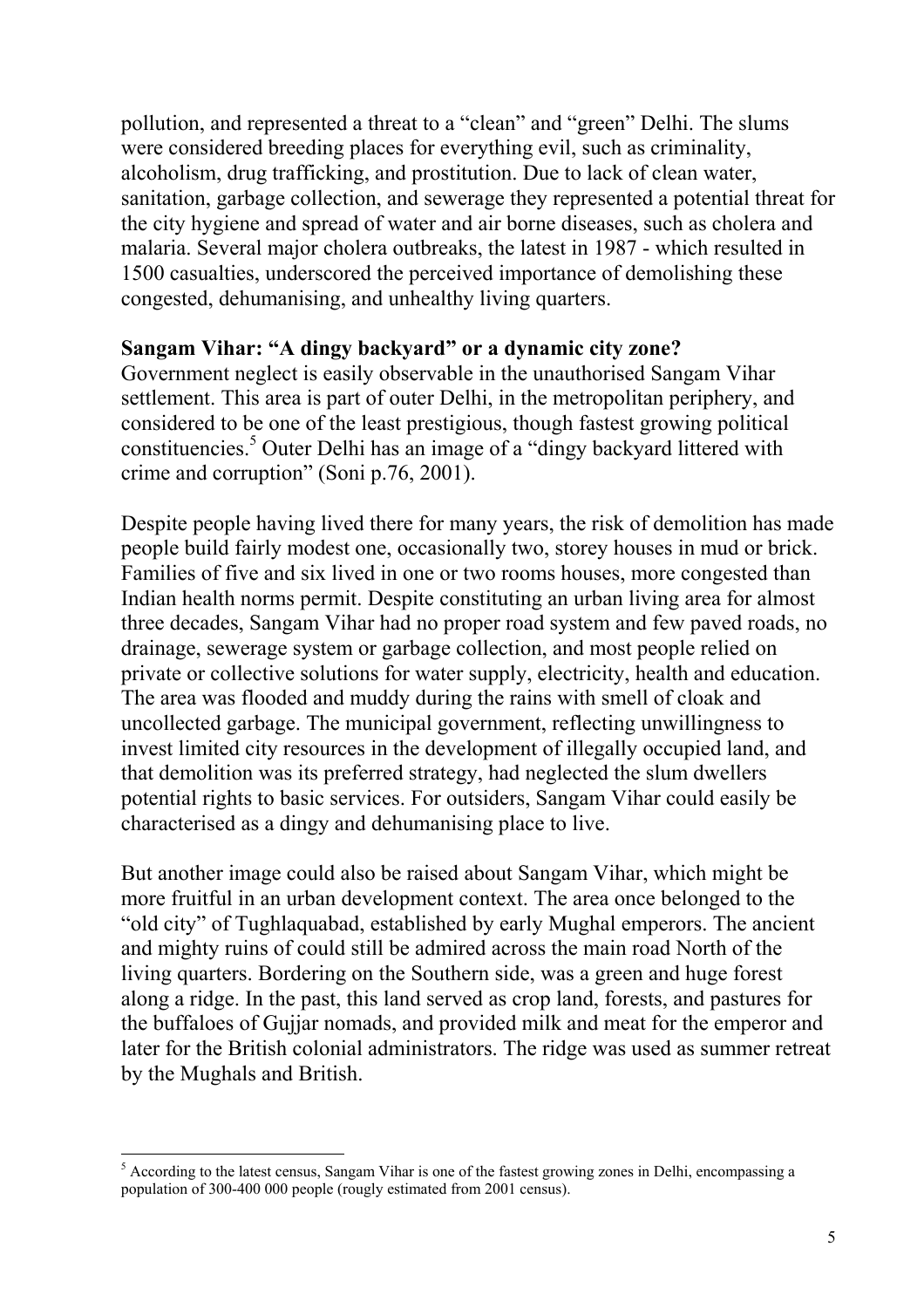Dominated by dense forests until two decades ago, Sangam Vihar today was – also – a buzzling, dynamic, and evolving housing and bussiness zone. There were markets, bazaars, tea-shops and street cafées, various enterprises, and new ongoing constructions everywhere. Men were bussy in the streets, going to and fro work; women were seen cleaning and cooking; children in uniforms on their way to local private schools.

It is important that, apart from certain general factors that enhanced in-migration to Delhi, three particular historic events made people *choose* to move to Sangam Vihar. These events were related to political and economic factors and local demand for labour.

First, following the Partition in 1947 (and establishment of Pakistan), many better-off Mouslim families, some who had owned large properties since the Mogul and British period, fled from these areas of Southern Delhi, leaving land vacant in an area that was already sparcely populated. Following the civl war, many of the newly arriving immigrants from todays Pakistan settled in these Southern areas, occupying land, and lay the foundation for peri-urban townships and new communication infrastructure. Delhi's population almost doubled through the Partition. Second, the hosting of Asian Game by the city of Delhi in 1982, in major ways demanded construction workers for new housing, sports arenas, and communication infrastructure in Southern parts of the city. Third, new industrial zones were established during the 1980s and 1990s, including the nearby Okhla industrial area, which grew in importance as the economy responded to new global markets for Indian made garmets. Through these developments, the market for unskilled labourers kept growing. New middle-class living quarters also increased job opportunities in the private service industries, for shop keepers, craftsmen, domestic servants, guards, and drivers.

The availability of jobs around Sangam Vihar met a key demand of potential migrants. 83 percent in our survey claimed that the main "pull factor" attracting them to the city was the chance to improve income. Similarly, 93 percent held that the main "push factor" was deteriorating income at native place.

### **Availability of cheap housing and the property issue**

Aaccording to the survey, however, the main reason for chosing Sangam Vihar over other places in Delhi were related to low property prices; low land costs (52 percent of the respondents) and low house rent/costs (29 percent).<sup>[6](#page-5-0)</sup> The emergence of an illegal property market, facilitated by local politicians and

<span id="page-5-0"></span> <sup>6</sup> <sup>6</sup> The respondents also mentioned factors such as "closeness to work place" and "relatives already living here" as important. Almost 60 percent joined one or several of their relatives when migrating to Delhi. This is one indication of social networks being an important motivating factor for promoting migration. The social capital present in local networks and norms, manifested in solutions people find to water supply and social services, is likely to be a key resource to build on for recreation of livelihoods and slum rehabilitation.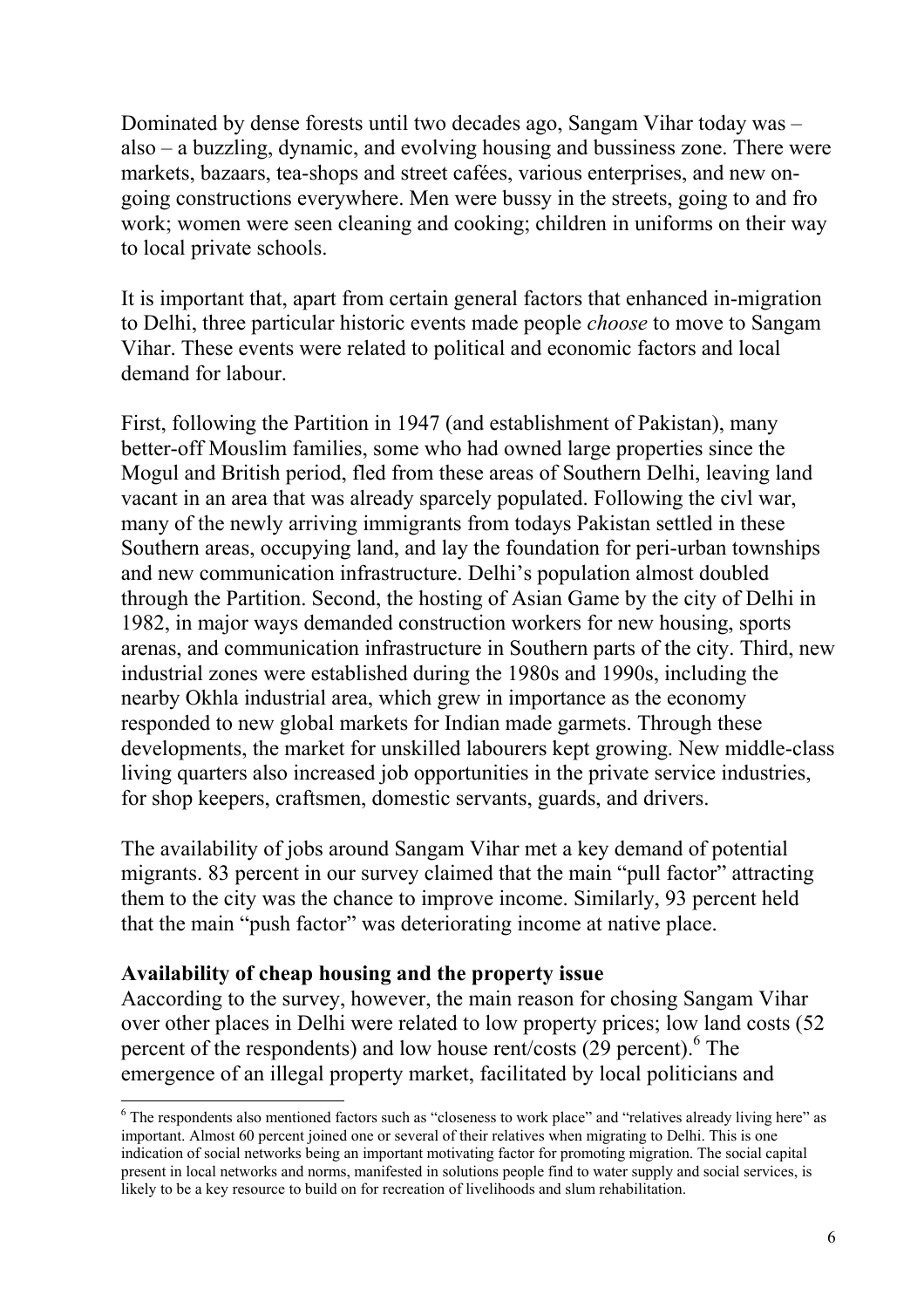officials working in tandem with local property dealers, ensured availability of land and housing at comparatively low prices.

But being squatters on illegally occupied land meant that the migrants found themselves in a permanent state of insecurity. Their house and neighbourhood could be demolished any day. This insecurity clearly limited local interest in investing in the house - as well as in other aspects of developing the neighbourhood – and was likely to be a major obstacle to upgrading the slum. The informal and insecure property rights regime, which have existed for decades, must be understood within a political context. Political games were played between local leaders, officials and politicians, who took on a patronizing role – in which they had various economic beenfits. It was an immediate and vested interest for local Big men in keeping people with such insecure property rights. Local politicians would, for example, make promises to ensure a regularization of the situation and improve service provision - in exchange for political support. But the slum dwellers were clearly aware that "no politicians would be so foolish as to redress the situation for this would mean relinquishing his or her hold over potential electors" (in the words of Dupont, Tarlo, Vidal, 2001, p. 21).

**The slum dwellers: dominant discourse vs. practice ("myth" vs. "reality")** 

Below follows a comparision between the dominant discourse, examplified through certain stereotype images and concepts, and the empirical "reality" (column one and two in Fig.1). The third colomn indicates the great diversity in livelihoods found among the sample of slum dwellers (N= 200 heads of households). Such diversity is underscored by other studies referred to below.

| <b>Stereotype images of slum</b> | <b>Empirical evidence of</b>        | <b>Empirical variation in</b>     |
|----------------------------------|-------------------------------------|-----------------------------------|
| dweller by urban elite           | livelihoods among the average       | livelihoods                       |
|                                  | slum dweller                        |                                   |
| (dominant discourse)             | (practice)                          | (diversity)                       |
| <b>Illiterate</b>                | 84 percent litterate; higher than   | 16 percent illiterate; 33 percent |
|                                  | Delhi average (82 percent)          | completed matriculation; 23       |
|                                  |                                     | percent with higher education     |
| Low status and backward          | More than 80 percent middle- or     | 16 percent low caste (scheduled); |
|                                  | high-cast; higher than for Delhi    | while 40 percent are high caste   |
|                                  | average                             |                                   |
| Unemployed                       | 96 percent employed – mainly in     | Only 4 percent unemployed; 15     |
|                                  | private business                    | percent as daily wage labourer    |
| Poor                             | Average income about Rs 3 000       | Relatively even income            |
|                                  | $(NOK 500)$ per month – more        | distribution; although 1/3 below  |
|                                  | than twice that of official poverty | Rs 2000 per month; and 16         |
|                                  | line; 65 percent between Rs 2000    | percent above Rs 5000; one        |
|                                  | and 3000                            | person earning Rs 16 000 per      |
|                                  |                                     | month                             |
| Young single men                 | Majority were married men,          | Age varied between 17 to 67       |

| Figure. 1. Stereotype image: Discource, practice and diversity among migrant slum |  |
|-----------------------------------------------------------------------------------|--|
| dwellers $(N=200)$                                                                |  |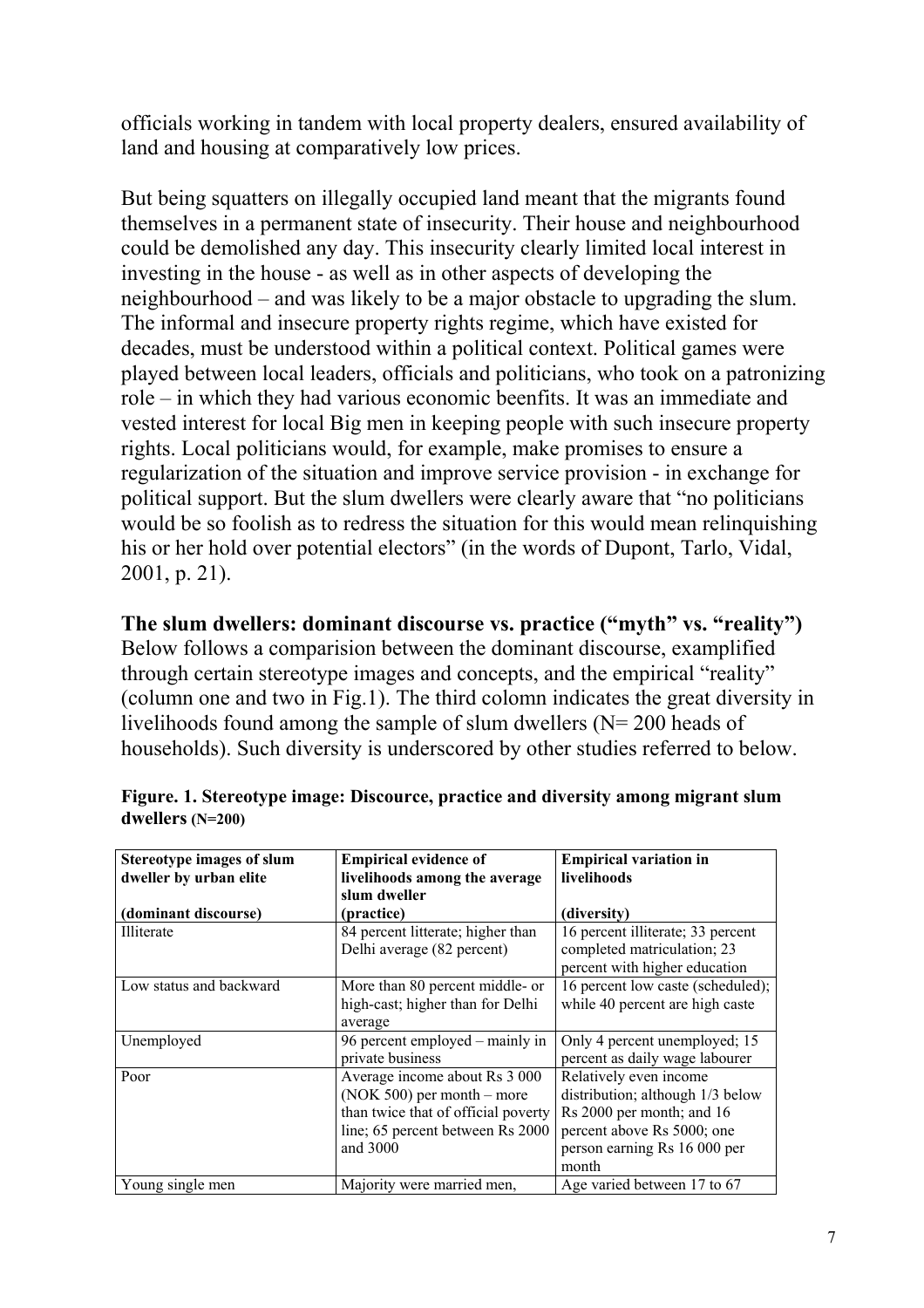|                                        | average age 37 years, three                                                                                                                                                         | years; family members from 2 to                                                                                                                                  |
|----------------------------------------|-------------------------------------------------------------------------------------------------------------------------------------------------------------------------------------|------------------------------------------------------------------------------------------------------------------------------------------------------------------|
|                                        | children                                                                                                                                                                            | 12 people                                                                                                                                                        |
| Rural land-less                        | Majority still owned crop land at<br>native place (61 percent);<br>average 1-2 acres                                                                                                | Majority likely to be rural<br>landless or landpoor; but many<br>from urban areas                                                                                |
| House-less                             | Majority posessed a one- or two-<br>room brick house (pucca)                                                                                                                        | Almost 30 percent had three<br>rooms or more; while 40 had<br>only one room; 22 percent lived<br>in mud house (kuccha); 23<br>percent rented                     |
| Asset-less                             | Majority posessed TV, radio, fan,<br>bicycle                                                                                                                                        | A few posessed phone and<br>refrigerator, but many had few<br>consumer assets                                                                                    |
| Stealing our jobs                      | Majority worked in informal<br>private business - many self-<br>employed entrepreneurs                                                                                              | Only 9 percent worked in<br>government business                                                                                                                  |
| Stealing electricity                   | Only 2 percent had connection<br>to government source, since few<br>transmissions lines present                                                                                     | (No survey of electricity theft<br>done)                                                                                                                         |
| Degrading the environment              | No sewerage, hence, contribute<br>to water pollution. Depletion of<br>groundwater a problem.<br>Consume little and produce little<br>waste, yet no permanent garbage<br>collection. |                                                                                                                                                                  |
| Burden on society due to low<br>income | Income of household was well<br>above consumption level, hence,<br>likely net contributors to societal<br>saving/economic growth                                                    | Solution to social services such<br>as water, electricity, education<br>and health were mostly private or<br>communal                                            |
| Uprooted                               | Majority established new<br>networks and maintained social<br>contacts to native place; 82<br>percent still owned a house there;<br>almost 50 percent sent<br>remittances annually  | Some cut relationships, and sent<br>no remittances; the majority<br>contributed to social events at<br>native place; women felt<br>constrained and uncomfortable |
| Unstable                               | Lived on average 14 years in<br>Sangam Vihar                                                                                                                                        | Some stayed other places in<br>Delhi before moving to Sangam<br>Vihar; visits to native place were<br>of 1-2 weeks duration                                      |
| Criminal                               | Reported as a problem                                                                                                                                                               |                                                                                                                                                                  |
| Drug and alchol users                  | Reported to be a problem among<br>men                                                                                                                                               | $\blacksquare$                                                                                                                                                   |

Some stark contrasts emerged when comparing the stereotype images with the way people practice or live their lives; 1) The percentage of literate people having completed primary education was higher than the average for all Delhi; in fact a high percentage (23 percent) among the respondents had "higher education" (beond high school); 2) There was a higher percentage of high- and middle ("Backward") caste represented in the sample than average for Delhi; 3) The employment rate was low; only 4 percent unemployed; 4) Average income was more than twice that of official poverty line, and quite a few households were able to save and accumulate a little on a monthly basis, thereby contributing to own and societal saving. A majority of the responendents owned their own brick house, and assets such as TV, radio, fan, and bicycle. Most of them still possessed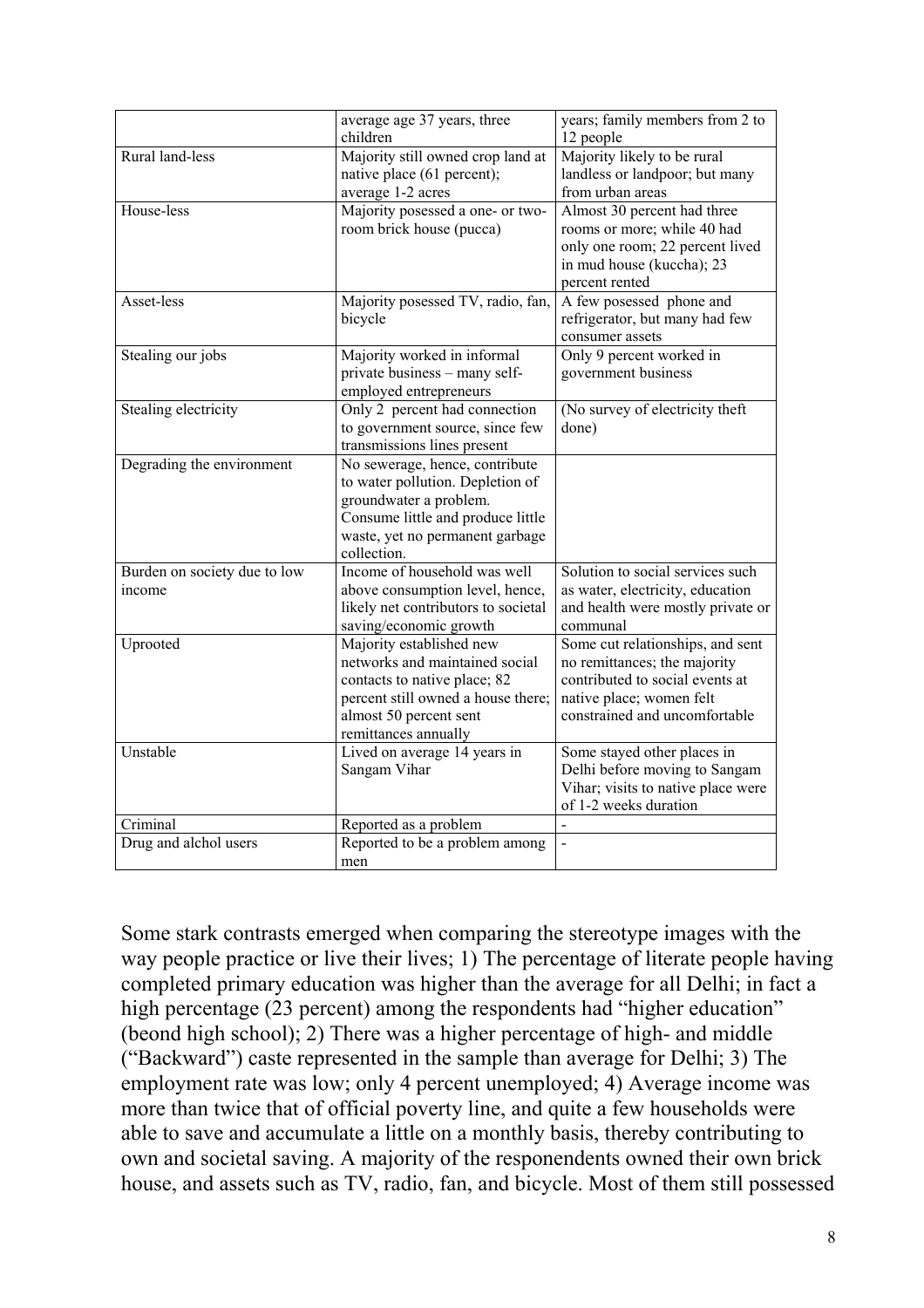a house and land at their native place. 5) When they first arrived Delhi, on average 14 years ago, most of them had joined relatives that lived there, and they maintained social networks to these, to their new friends and neighbours from the same districts. Most of them would visit their native place once or twice annually and maintain relationships to these family members. This relationship was mostly of social nature, since remittances were fairly small and seldom spent on economic investments in land or bussiness at the home place.<sup>[7](#page-8-0)</sup>

People perceived the lack of *electricity* and *water* as the two key problems they faced (49 percent and 29 percent respectively mentioned this as the first factor when asked to rate problems perceived). A third problem was perceived to be the lack of good roads. Only a few mentioned inadequate sewereage system or waste disposal as problems; which is in contrast to what government officials (or donors) tend to perceive as their key problem. People do, however, organise themselves to supply such services or demand the government to improve their efforts – on ad hoc and more permanent basis. Reflecting government inaction, amost 50 percent of the respondents were members of "collective" water management groups. The groups were organised on street basis; one group assigning a member to manage a tubewell to which they all would connect and pay a monthly fee. The tubewells were either constructed by a local NGO, private individuals, or occasionally by the government. Problems were still perceived by many, however, regarding quality, timing, and inadequacy of the water supply. Less than 10 percent had tapped water.

Regarding electricity, their other major concern, only 2 percent had a legal government source (no survey of illegal connections was conducted). 35 percent of the respondents had no electricity, while as much as 63 percent were connected to a private source. Private generators were diesel driven, and 46 percent complained about "high costs". Other problems such as low voltage, inadequate, and irregular supply were also mentioned as deficiencies (by 34 percent, 28 percent, and 25 percent respectively). Due to inadequacy of public schools, most people sent their children to private schools. The health service also seemed mostly to be provided by private doctors and a few efficient NGOs involved in areas such as mother and child care.

Overall, people did not appear to be among the poorest and least connected in the city, even if there were great internal variations – as apparent in column three in Figure 1. The majority seemed to have access to a variety of social services, albeit mostly private or communal in nature.

<span id="page-8-0"></span><sup>&</sup>lt;sup>-</sup>  $\frac{7}{1}$  Some would, however, cut most ties to their place of origin and seldom visit their relatives. Family conflicts was one important factor mentioned by one third as a reason for migrating.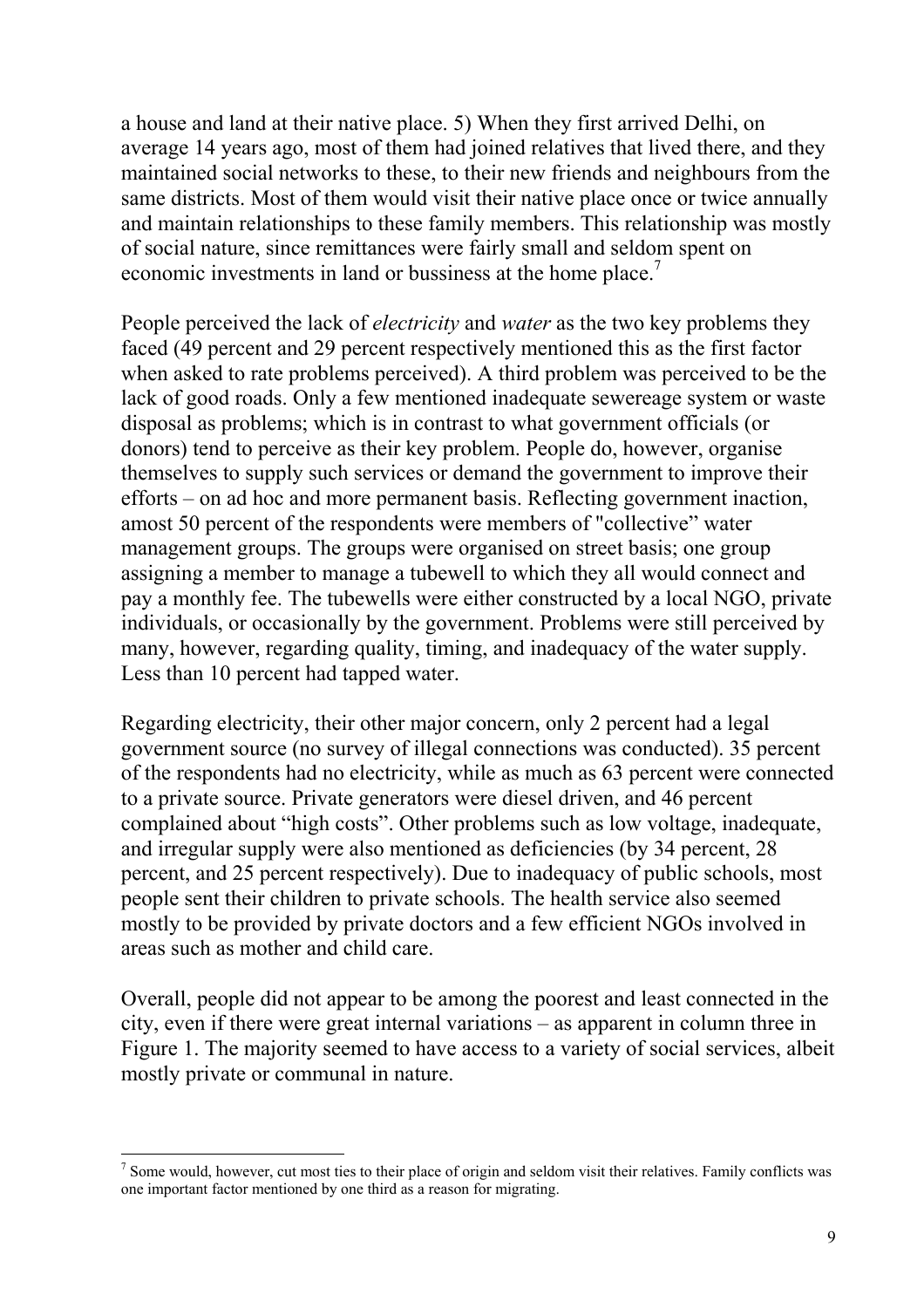But important environmental issues were not being addressed in appropriate manners, such as depletion of ground water levels (due to uncoordinated and excessive use), weak sanitation, sewerage, garbage, and contamination of water. The direct contributions of these people to air pollution would be minimal, due to few owning two-wheelers or cars.

While local officials would place the blame for the state of affairs in the slum regarding environmental degradation on the slum dwellers themselves, the residents would raise issues of bureaucratic neglect and inefficiencies, arrogancy, and own leaders being coopted by corrupt officials and politicians.

### **Urban development strategies and the slums**

To what extent is the dominant discourse about slums and slum dwellers reflected in general urban development strategies? The presentation below raises a few salient features of the dominant stereotype images and their manifestation in approaches to the slum issue. In the past, the mainstream debate on urban development in Delhi was first of all focused on issues of economic growth and how to foster growth through industrial, commercial, and infrastructural development. A major related issue was how to meet the demand for low-cost housing, water, sanitation, and social services of the rising population, which constituted the main work force as stated in the two post-colonial Delhi Master Plans of 1962 and 1986 - respectively. These master plans were to provide guidance on key urban development issues; to restrict the total urban population (e.g. by curtailing the influx of migrants), locate industries and commercial areas. Only more recently, in the post-Rio era, did the debate start to encompass the broader concepts of "sustainable cities". Sustainable cities were, however, in the official discourse, associated with more narrow environmental management (pollution control, solid waste), hygiene, and protection of parks and greenery, under labels such as "clean" and "green" Delhi. Focus was on the immediate environmental quality and living conditions of the urban middle class, reflecting their dominant position as citizens and skilled labourers. Less attention was accorded sustainable livelihoods, poverty reduction, and basic services to poor citizens and the migrants of the expanding slums (Mahadevia, 2001). The Master plans failed on many accounts reflecting among others uncoordinated and inefficient city governance – as well as rapid urban population growth. Delhi's population increased from about 1 million in the mid-1940s to about 14 million today. The problems of coordination – for example between municipal bodies and federal state bodies – remained a key issue. For example, federal state bodies such as Delhi Development Authority (DDA) have responsibilities for planning and development of land, while municipal governments and city state government have responsibility for maintenance of infrastructure installed. Coordination becomes particularly difficult when the city government is ruled by one political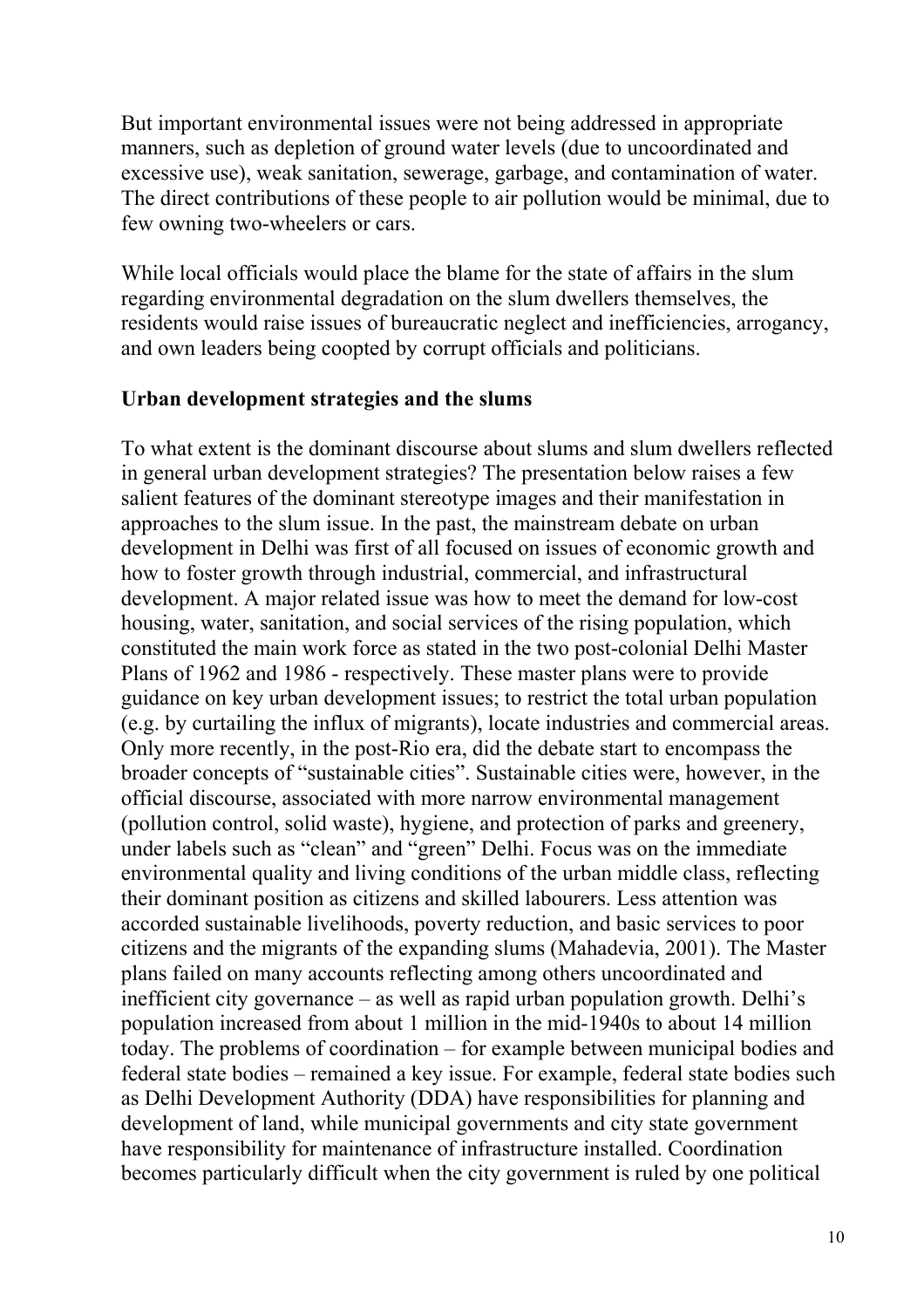party (today: Congress), while the federal government of India is ruled by another party (BJP).

Civil society actors claimed that the master plans represented a chaotic planning system, in which good intentions were never implemented, while many megaprojects were never discussed in the context of the plans (e.g. infrastructure built for the Asian Games, industries and commercial units in numbers far beyond the limits set by the plan, constructions by government and semi-government agencies, rapid expansion of unauthorised housing areas for the middle-class, 40 fly-overs and many road stretches, and even the recent start on the Delhi Underground Metro). Development of the city was uncoordinated, biased in favour of better off areas, and focused on "beautification". The plans were frequently circumvented through the influence of powerful interests.

## **Favouring middle-class with water and electricity**

It has been documented through various sources, that middle class housing colonies were greatly favoured when it comes to supply of urban infrastructure, housing schemes, electricity and water, availability of social services, and enforcement of property rights (ref. for example Sajha Manch, 2001, Background documents to Delhi master plan). Land availability per capita was, for example, ten to twenty times higher than in the slums. Consequently, civil society actors focused on the need for *uban land reform* with allocation of land rights to poor people as a first key step for improved urban management. Certain myths have been created about the state of affairs in the city that accompany the biased urban investment and development strategies.

### **"There is an electricity crisis in the city**

A dominant myth: By government bodies it is claimed that there is a crisis in supply of electricity to the city. It is argued that due to their huge numbers and illegal encroachments the slum dwellers are to be blamed for the overburdening of the total electricity supply system. The slum dwellers are in major ways responsible for power thefts, said Delhi electricity board (Delhi Vidyut Board, April 2001, cited in Sajha Manch, March, 2001).

Civil society view: There are sever problems in Delhi about irregular and insufficient supply of electricity with frequent power cuts, but these are more pronounced in low-cost housing and slum areas. Out of a total supply of around 3000 MW about 80 percent is consumed in residential areas, bussiness and industrial centres; the middle-class areas consuming a lion share of the private household consumption through new consumption patterns (refrigerators, air conditioning, heating). Only 15 percent of slum dwellers were found to have electricity connections according to a recent study (Sajha Manch, 2001). Close to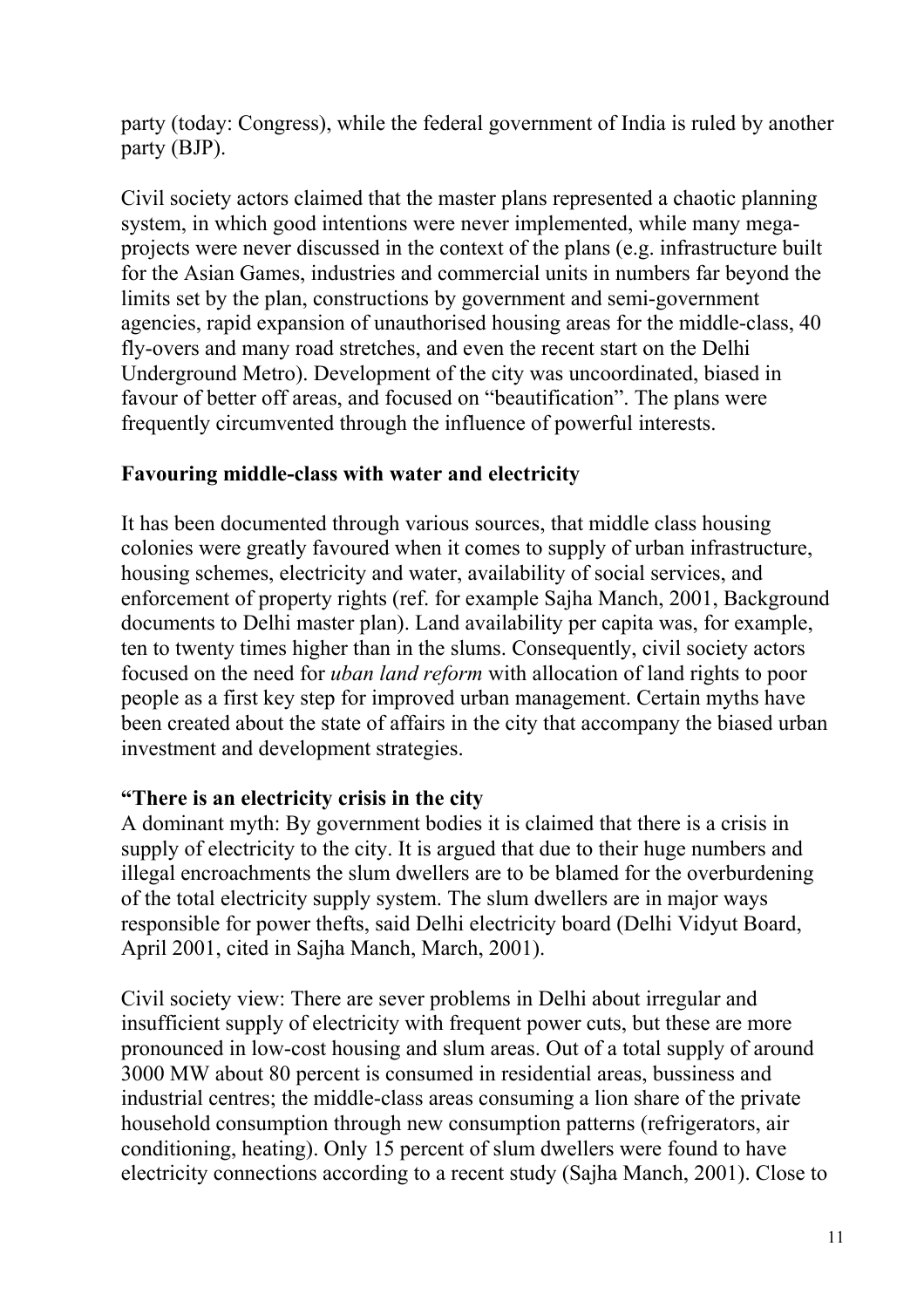50 percent of the electricity produced and delivered to the city is stolen, in one way or the other. A recent study, however, done for the Delhi electricity board, suggested that by far the largest illegal consumption was by the industrial and middle-class households. Moreover, 90 percent of the measurement meters distributed by the electricity board were in fact faulty. Hence, the board itself was in a major way responsible for the state of affairs.

#### **"Slum dwellers overload the water supply system"**

A dominant myth: It is held by government bodies (and middle-class people) that the millions of slum dwellers in major ways contribute to the water supply crisis in the city. They also undermine the ground water and pollute the river systems.

Civil society view: Almost 90 percent of the water supplied to Delhi city is for domestic consumption. But while average per capita water consumption in Delhi is about 350 liters per person per day – the average consumption per capita in the slums is about 35 liters. This suggests that water is supplied disproportionately to the middle-income areas and non-slum zones. In Sangam Vihar – in one group – the norm was 60 liters to each family household per day. Moreover, few were connected to official water supply. Only 10 percent had tapped water. Water was provided through deep tubewells. Ground water depletion was a problem – since no higher-level body regulated the exploitation of the ground water. One collective or private group's use would subtract from other groups' potential use of the common-pool resource. Lack of sewerage and sanitation contributed to inferior quality of water, water contamination, and pollution of rivers.

Until the recent Supreme Court order to clean up Delhi came through, the dominant discourse had been clearly Malthusian in character. Environmental pollution and unhygenic conditions was blamed on poor people and population pressure.<sup>8</sup> In its ruling, the Supreme Court contributed to a major transformation of the dominant discourse by placing the blame for the state of affairs on the lack of accountability in the Municipal Corporation of Delhi, and the lack of coordination between various municipal and state government bodies responsible for urban planning and governance in Delhi. However, the Supreme Court order

<span id="page-11-0"></span> $\frac{1}{8}$ <sup>8</sup> When arguing that the discourse about urban environmental management in Delhi having a Malthusian touch to it, it relates to several factors in the understanding of problems and proposed solutions. First, there is a sense of a direct relationship between the increase in population and depletion of the urban environment. More people – more degradation. Hence, the solution to urban degradation is seen to limit the number of people through various population control measures. Second, poor people are blamed for the degradation, even if each poor person contributes much less than each better-off person due to much lower consumption. Third, there is a sense of a long-term absolute resource scarcity in the public discourse (e.g. regarding availability of water). Finally, each person is seen as carrier of his or hers own destiny – inherited through the genes – or rather through one's family's caste belonging or social position in society – and is to blame for his/hers own actions. The Malthusian perspective directs attention away from more optimistic Bosrupian views which would suggest that there are soultions to be found at policy and institutional levels and that resource scarcity is always a relative term. Resources can, for example, be enhanced through technological or institutional interventions and their utilization distributed more evenly or differently.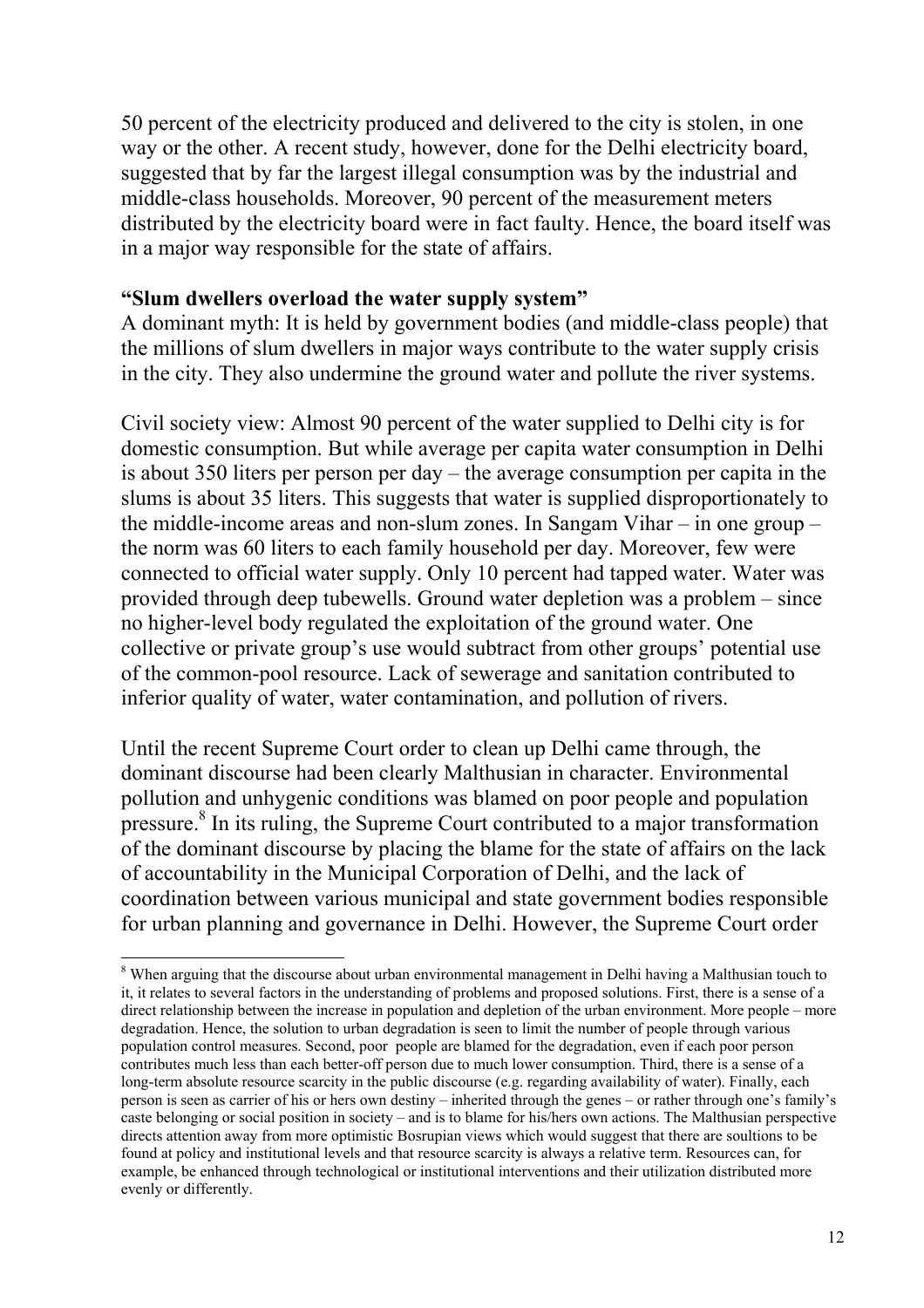located the source of garbage and pollution to the slums and recommends slum clearance as a solution to the "unhygienic" conditions in the city. Here, the Supreme Court reiterated concerns present througout the whole urban planning history of colonial and post-colonial Delhi<sup>[9](#page-12-0)</sup>. The order directed all concerned bodies to take appropriate steps for preventing further encroachment or unauthorised occupation of public land which potentially would lead to new slums. Reflecting this order, the government at the initiative of the Urban Development Minister at federal Indian Government level, recently commenced demolition of several slums established on public land after 1990, often without adequate notice, and relocation of squatter slums established before 1990. Here, there was a tension between the policy of the central government acting on the order of the Supreme Court, and the more recent alternative policy of the Slum Wing of the Delhi government. The anti-slum sentiments were reflected also in the press and among members of middle-class residents (CARE, 2001b).

This raised a major policy dilemma for city governance. Should the illegally established slums be demolished and the slum dwellers evicted – and reestablished in low-cost housing complexes in more "healthy" environments in the outskirts of the city - or should the slums be provided legal authorisation and upgraded *in situ* – a strategy for urban slum rehabilitation that has emerged with the new discourse? Only recently has the latter strategy gained some terrain, the Supreme Court ruling being an exception. The Municipality of Delhi has, for example, agreed in principle to start *in situ* upgrading provided the land owner concerned (usually a government body) provides a No-objection certificate.<sup>10</sup>

The past initiatives to relocate slum dwellers were generally not successful. First, the number of such schemes were limited and reached only a minor share of the population. Secondly, the government seldom delivered housing schemes with a standard of services and infrastructure as required by the settlers. Third, since job opportunities were small in the new neighbourhoods in the outskirts of the city, many later chose to leave, and moved back to the slums of the city centre.<sup>11</sup>

A main concern for the city government - and the urban tax paying elite - was always the large cost implications of providing housing for millions of people – far beyond the financial capacity of the government agencies concerned. This was a major reason why past efforts in urban housing schemes fell far short of

<sup>-&</sup>lt;br>9

<span id="page-12-1"></span><span id="page-12-0"></span> $\degree$  Concerns which have also been present in the history of city planning in the West.<br><sup>10</sup> The Delhi government has also recently launched a scheme called Bhagidari (meaning "participation") which would imply the creation of Welfare Associations in all housing colonies; a program that might be extented to the unauthorised slums in line with recent efforts to promote decentralized city governance (according to the 74<sup>th</sup> constitutional amendment of 1992).<br><sup>11</sup> An extreme variation of such control of the population in the slums occured during the Emergency in the mid-

<span id="page-12-2"></span><sup>1970</sup>s, when massive slum demolition, eviction of more than one million people, and re-settlement programs were accompanied by large scale sterilization campaigns; a fact that still makes eviction a very controversial strategy for urban development even today; twenty five years after.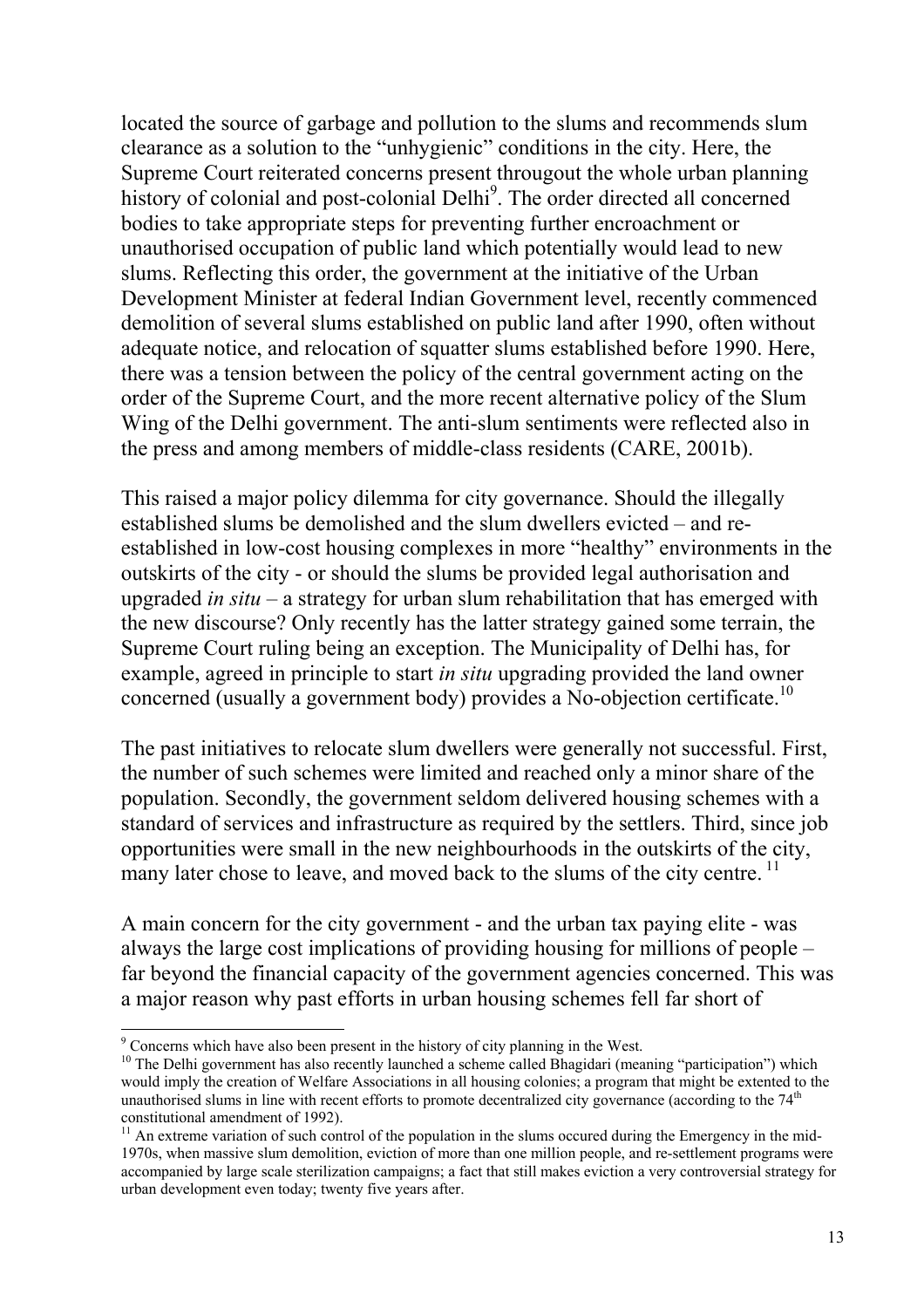requirements.[12 T](#page-13-0)he recent focus by the city government on *in situ* rehabilitation, rather than eviction and resettlement, which is a much more costly urban development strategy, seems to emerge more out of compulsion than conviction.

## **Validity and representativity of the data concerning livelihoods**

Caution is warranted about making generalisations from the small sample of 200 heads of households. The standard of education, income and living among the sample population was  $-$  a bit surprisingly  $-$  found to be fairly high, and higher than one might have expected in a "slum" area of Delhi. Even so, the sample is likely to be fairly representative of migrant slum dwellers in this part of Sangam Vihar. The income distribution and levels are, for example, confirmed by the data from our study of 1400 households from 1998 in the same basic location. However, the sample is not nessarily representative of migrant slum dwellers in Delhi in general, due in part to the great diversity of slums and livelihoods of slum dwellers.

The tendency of the findings from Sangam Vihar, especially concerning the diversity of the livelihoods, does find support in the recent literature from Indian cities, however. Although most studies still provide a rather gloomy picture of slum dwellers' livelihoods, the mosaic of more recent case studies bring together a new and more diverse image of local dynamics, relative prosperity and complexity than those of the past (Dupont, Tarlo, Vidal (eds), 2000).

One study among houseless people, those sleeping on the pavements and in the night shelters in the Old City, in support of our findings, claimed that even these groups were not among the poorest fraction of the population, and their situation was perceived not as precarious socially and economically as often held. The majority among them made pavement sleeping a deliberate choice as part of a long-term economic strategy, given the expensive housing situation in Delhi (Dupont, 2000:99).

But other important perspectives should not be underplayed. In another study by Haider among squatter slum dwellers in Rapur, a place not far from Sangam Vihar, it was found 52 percent illiteracy, an unemployment rate of 37 percent, and income below Rs 1000 (NOK 200) per month by about 83 percent of the population. This area had high presence of Scheduled Castes (75 percent of the population). Haider found that migrant women of this squatter appeared to deplore the conditions under which they lived. They felt that their life and prospects had become more constrained than in their villages of origin. In personal narrations, they often admitted feeling stigmatised and regretted being

<span id="page-13-0"></span><sup>&</sup>lt;sup>12</sup> Another reason was that most of the land in urban areas was owned by various municipal and state agencies unwilling to give up plots for private housing schemes.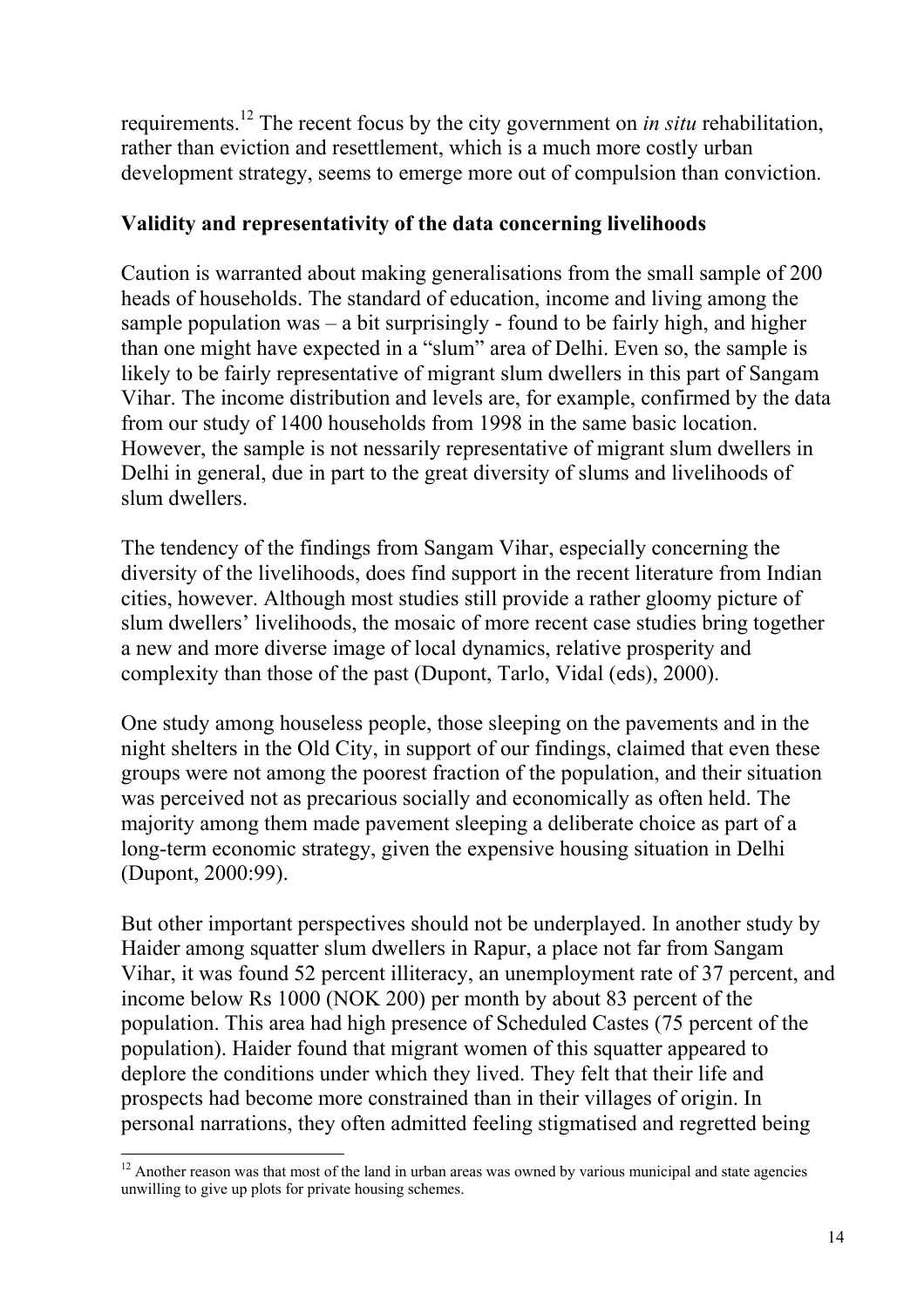there. They would prefer another life situation, even moving back to the village of origin (Haider in Dupont et al. (eds),  $2000$ .<sup>13</sup>

Regarding *diversity* in livelihoods and living conditions, the urban slums and unauthorised colonies in Delhi can be conceptualised along a continuum from houseless pavement sleepers, via squatter clusters and unauthorised colonies, to more "posh" illegal settlements found, for example, in the immediate neighbourhoods to Sangam Vihar. Sainik Farms is one such area that attracts the attention of some of the most enterprising and ambitious members of the Delhi upper class (Soni p. 76, 2001). It is illegally encroached upon, yet free from congestion with unspoiled green scenery and "reserved" for the wealthy and privileged few with good poliltical and bureaucratic connections. The area allocated per family household is ten-twenty times what is found in the slums. But images about these housing areas differ. According to one researcher they are "arrogant complexes of palatial mansions with gardens, enclosed behind tall boundary walls" (Soni, p. 76, 2001). What is clear is that these houses and colonies were erected illegally on agricultural land, in similar ways as Sangam Vihar. Hence, they were also unauthorised colonies, yet this term or image was seldom used about them. Rather they were termed as "farm house" areas. The owners of these mansions had "the means to arrange their own electricity, water, drainage and sewage disposal service. They often indulge in massive power theft with the connivance of law-enforcement agencies" (Soni p. 77, 2001).

In conclusion, since a main objective of the paper has been to direct attention to the great *diversity* in livelihoods among slum dwellers in Delhi from one locality to another, and that this diversity should be recognised both in discourse and practice, it may not be of major importance whether or not the sample is fully representative for slum dwellers and dwellers in unauthorized colonies across Delhi.

Still, if many of the people living in Sangam Vihar are considered of relatively higher status regarding income and social standing, we need to explain why they settled there in the first place. Many arrived ten, fifteen even twenty years ago; at a time when Sangam Vihar appeared more like a "slum" in the everyday meaning of the concept. The area at that time consisted mainly of scattered mud huts with very rudimentary infrastructure – inbetween a few rural village clusters and some farm houses. The answers given by respondents confirmed that settling in Sangam Vihar was part of a long-term economic strategy related to availability of and access to low-cost housing and nearby jobs. Many people chose to settle and

<span id="page-14-0"></span><sup>&</sup>lt;sup>13</sup> The women of Sangam Vihar were also in a precarious position. Most of them had followed their men to the city; it was not necessarily their choice to move. Only 2 percent had permanent employment outside domestic work, and they were highly dependent on their men economically and socially.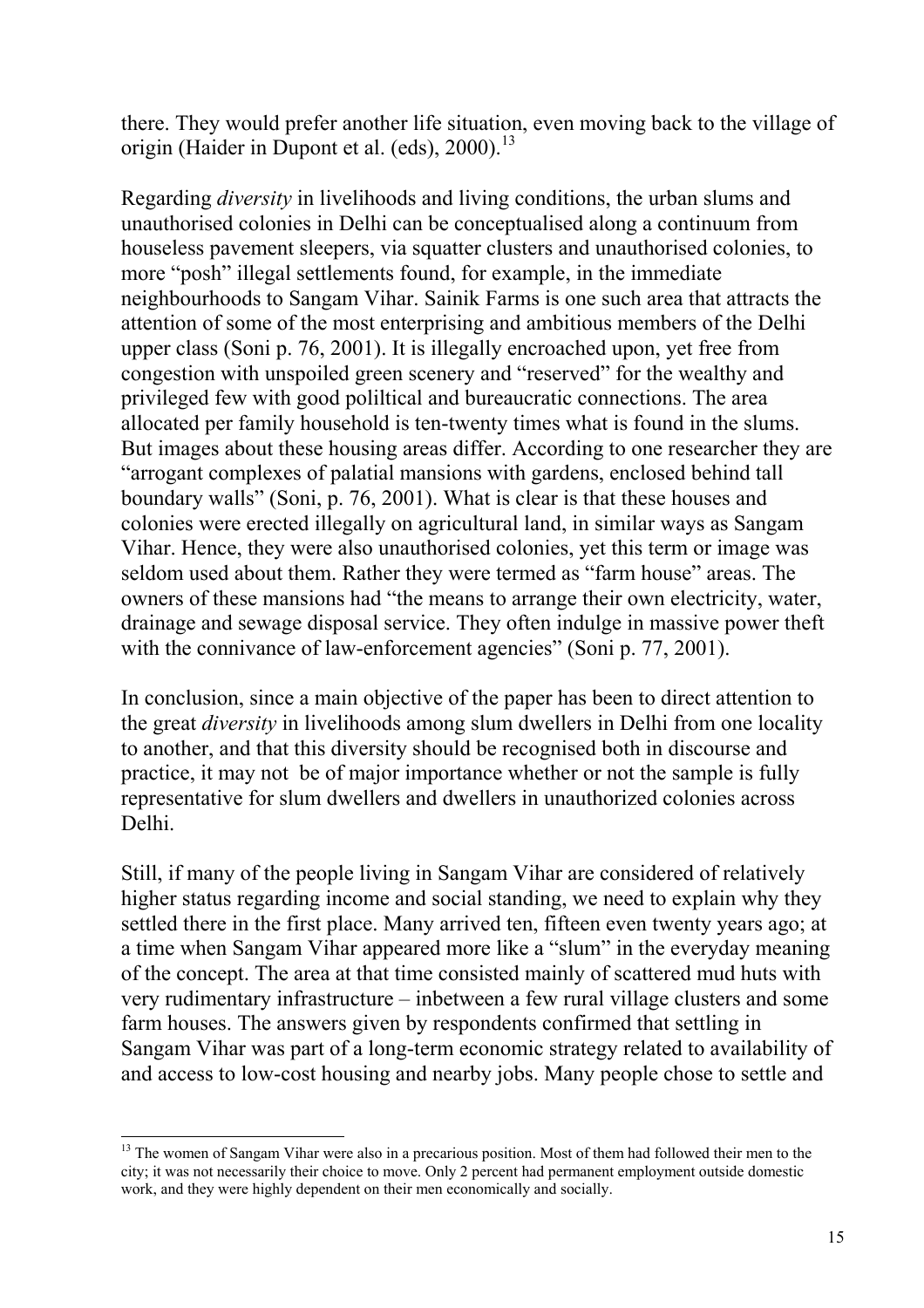live more or less permanently.<sup>14</sup> Gradually, Sangam Vihar evolved into a more well-established housing and business area. As a reflection of this permanency, people invested small surpluses in housing and infrastructure. From a slum area in the peri-urban area of Delhi, Sangham Vihar has in many ways evolved into a lower-middle class living quarter, and, although still located on unauthorized land and lacking many basic facilities, it may today not appear as a "slum" by many observors.

## **Critique: Difficulties in applying the "discourse" concept**

This paper applied concepts and elements of a "discourse" analysis to illustrate specific issues related to urban policies and slum development. The approach raises some issues and challenges confronting the utilization of "discourse" as a method of analysis for research.

First, it turned out to be difficult to characterise the "dominant" discourse, its main proponents, and trace the dirct influence of these social groups in the formulation of urban policies (e.g. an urban elite or urban "uppers"). It was also difficult to characterise precisely the alternative or sub-discourses (among e.g. civil society groups or "lowers"). The characterisation provided are also generalisations and to some degree stereotypes. This suggests a weakness with the application of the method, perhaps beyond the relatively crude way in which it was done here. An additional and problematic aspect of describing a discourse seems to be that one does not – as researcher - easily escape being part of the discourse. I cannot claim to be an "objective" observor of the positions portrayed. More indepth analysis of the actors, their status and standing, and the tracking of direct connections between the diversity of views, discourse change (through history) and urban policy formulation would have been warranted. The evolution of Sangam Vihar and the livelihoods of its slum dwellers was best understood by examining the broader relationships between people and local resources, property systems, markets (e.g. cost of land and housing, job opportunities), and local politics (e.g. interactions between local stakeholders, local representatives, and government officials).

Second, the slum dwellers presented in this case study need not be representative of those particular slum dwellers the people articulating the "dominant" discourse had in mind (nor of slum dwellers in Delhi in general). "Slum-dwellers" represent different images to different people. When middle-class people are asked to think of slum dwellers they are likely to construct an image based on a particular form of slum arising out of their own experience. Since they are often quite ignorant about the real state of affairs or diversity in slum settings; they have mostly never

<span id="page-15-0"></span><sup>&</sup>lt;sup>14</sup> The average number of years the heads of households in the sample had lived in Sangam Vihar was 14 years. We do not, however, have data on those heads of households who for some reason chose to move, however.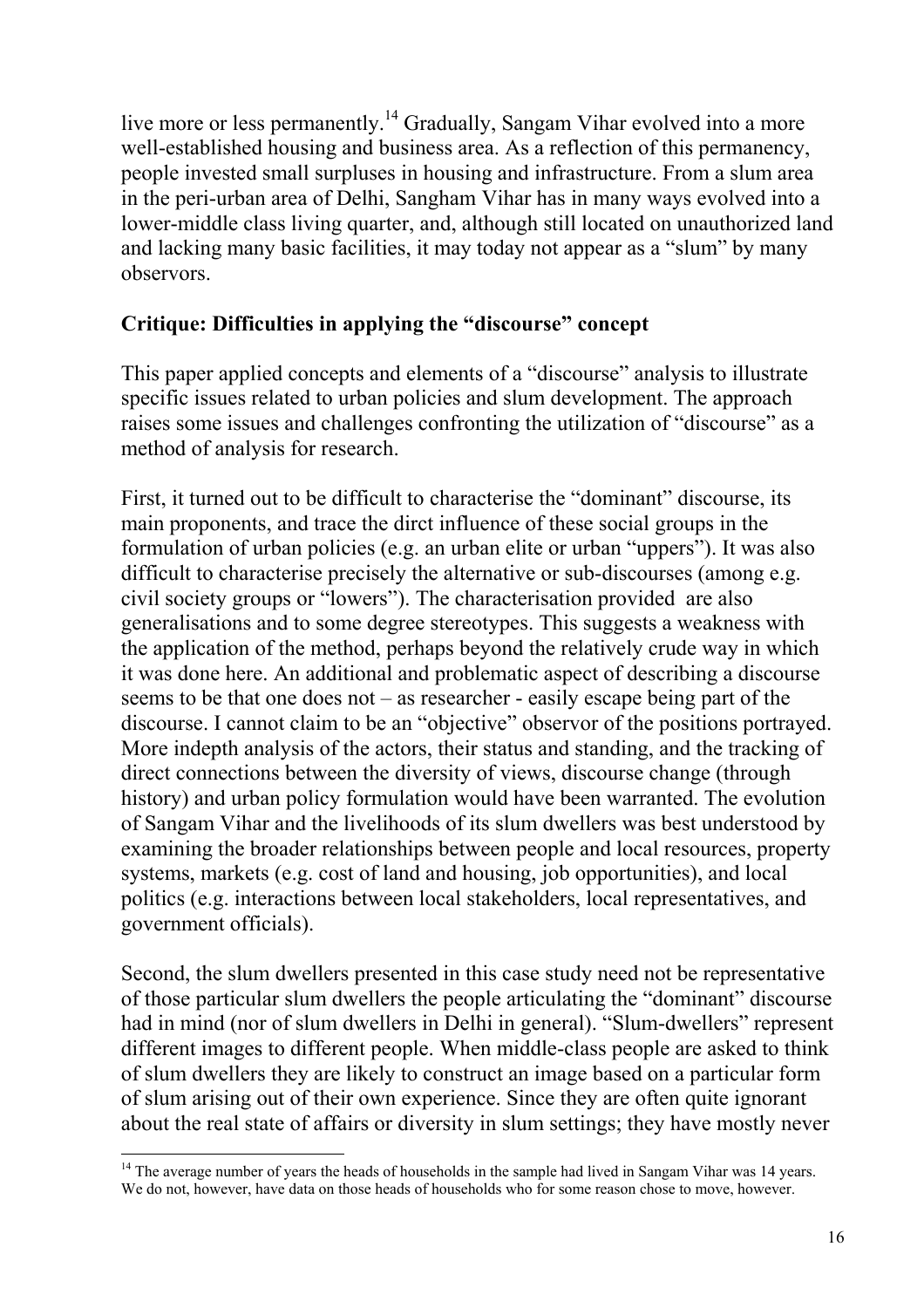been there, they may easily raise images with reference to the most visible and "spectacular" of the slums; the squatter settlements or JJ clusters or colonies (known as Jhuggi-jhonpri – or hutments). JJ clusters are spread all over Delhi – and quite frequently found next to better-off housing colonies. The JJ clusters are often made up of less permanent dwellings of mud, bricks and corrigated iron sheets – sometimes with thached or polythene roofs. These clusters provide a packed, filthy apparence, that lends them to creation of particular images.<sup>[15](#page-16-0)</sup>

Third, the paper illustrates that a "discourse" is not a solid, or closed and monolitic phenomena. Rather, a discourse is an open and fairly penetrable process that evolves over time and is subject to forces of change from actors within as well as from the outside - through processes of "discourse choice" and "discourse change". Discourse transformation might perhaps be explained in similar ways as shifts in scientific paradigm (Chalmers, 1992). The dominant discourse was recently challenged "from within", for example, through acts of individual officials of the Slum Wing of Delhi's Municipality Corporation (cf. Sajha Mancha, 2001, Draft urban master plan, 2000). Their efforts questioned the dominant image; hence, they participated in a process of "discourse change". Several sub-discourse and images existed, that competed for hegemony. From the "outside", two type of actors influnced the discourse. First, a set of civil society actors related to Sajha Mancha challenged the dominant discourse by choosing to promote alternative discourses; i.e. through a different "discourse choice". Second, a main opposition to the dominant discourse was created by the slum dwellers themselves through the way they chose to live, act and speak. The government officials, the elite and the discourse they lead, was not entirely uninfluenced by such other sub-discourses (Vidal et al., 2001:17). The dominant discourse itself seemed to be carrying the potentials for its own transformation into a discourse with greater accepance that would open for new and more fruitful avenues (or fall from a "dominant" standing). Despite "dominant" discourses being relatively exclusive and having a tendency for manifesting positions in society, supporting the "uppers" and marginalizing the "lowers", there would always be some scope for individual choice – among "lowers" as well as "uppers" - for example in choosing which discourse one wants to voice or live, or in ways and means to transform a given discourse. A more thorough analysis of the interactional processes between different actors and how the outcome would affect both *discourse change* and *discourse choice* would have been important in a more complete discourse analysis.

Fourth, the urban history of Delhi is so complex that its development cannot easily be reduced to stereotype descriptions of dominant discourses and perceived connections between a dominant discourse, urban plannning, and practices. The

<span id="page-16-0"></span><sup>&</sup>lt;sup>15</sup> There was an estimated 1100 JJ clusters in 1997 with a population of more than 3 million (Haider p. 31, 2001).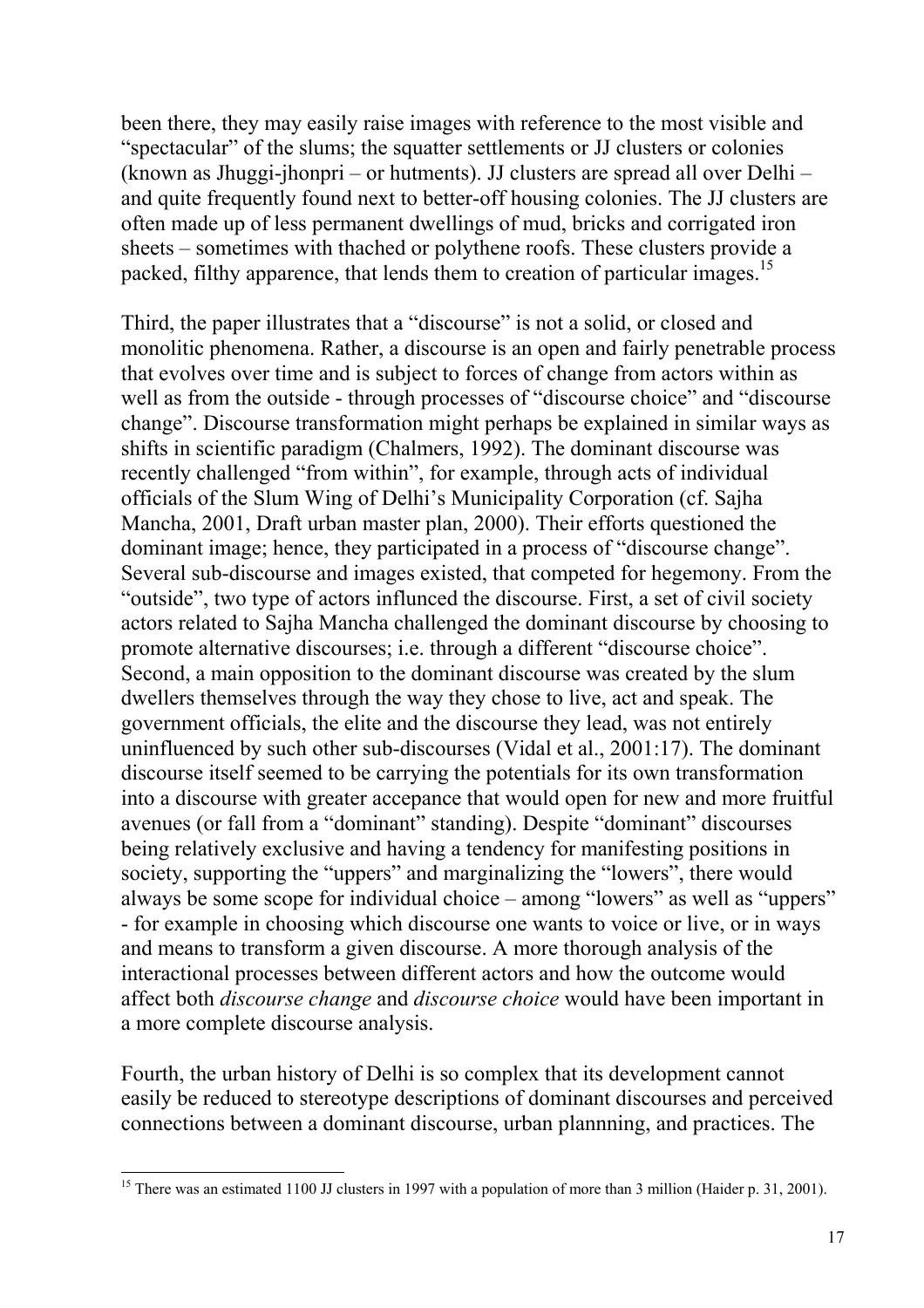diversity of urban space in a mega-city, with a vast number of stakeholders, huge geographical extension, social and institutional variation, can probably best be examined through acceptance of the local diversity and variation from one local context to another; as each locality is influenced by critical historical events and specific circumstances. There were many factors and relationships to consider at various levels and locations of society, ranging from broader state-society relationships, to issues of caste, class, profession, political party, age, and gender – to mention but some.

Finally, the "dominant" discourse, even if manifested in master plans, quite frequently never really materialized on the ground or had any effects in the slums. Plans were often not implemented - partly due to lack of finances, partly due to lack of institutional capacity and will to engage in slum development.<sup>16</sup>

# **Conclusions**

The "dominant discourse" portrayed the slum population mainly as a problem – and not as a resource for environmental management and city development. The concerns of the slum dwellers, their poverty and livelihood problems, were excluded from the centre stage of the discourse, except in political rhetoric. Few government efforts reached the slum dwellers in a positive manner. Strategies for slum development were made to correspond to a generalised image of the slums and their role in city development, while aspects of the slums which did not correspond to this stereotype image or other sub-discourses were supressed. The diversity and dynamics of the evolving slum societies were underplayed and neglected.

The more recent literature on slums in Delhi bring out a more diverse image of who the slum dwellers are, and how well they perform and connect to society. Our point has precisely been to stress the great *diversity* in livelihoods within one setting (as well as between localities), and confront the dominating myth with empirical data. The fact that our sample exposed a group of "better-off" slum dwellers, however, does not preclude that a majority of the poorest and most stigmatised people in the city are *also* likely to be found in the slums of Delhi.

If accepted that the stereotype and dominant image of slum dwellers characterised in this paper neither reflected the real nature of local dynamics, nor captured well the causes and effects of urban environmental degradation, more empirical research would be needed to understand who the slum dwellers really are, what diversity of interests and capacity they possess, and how they could become engaged in formulating alternative urban strategies. Through recent public

<span id="page-17-0"></span><sup>&</sup>lt;sup>16</sup> This happened even in authoritarian social settings like Delhi (cf. Vidal et al., 2000:19).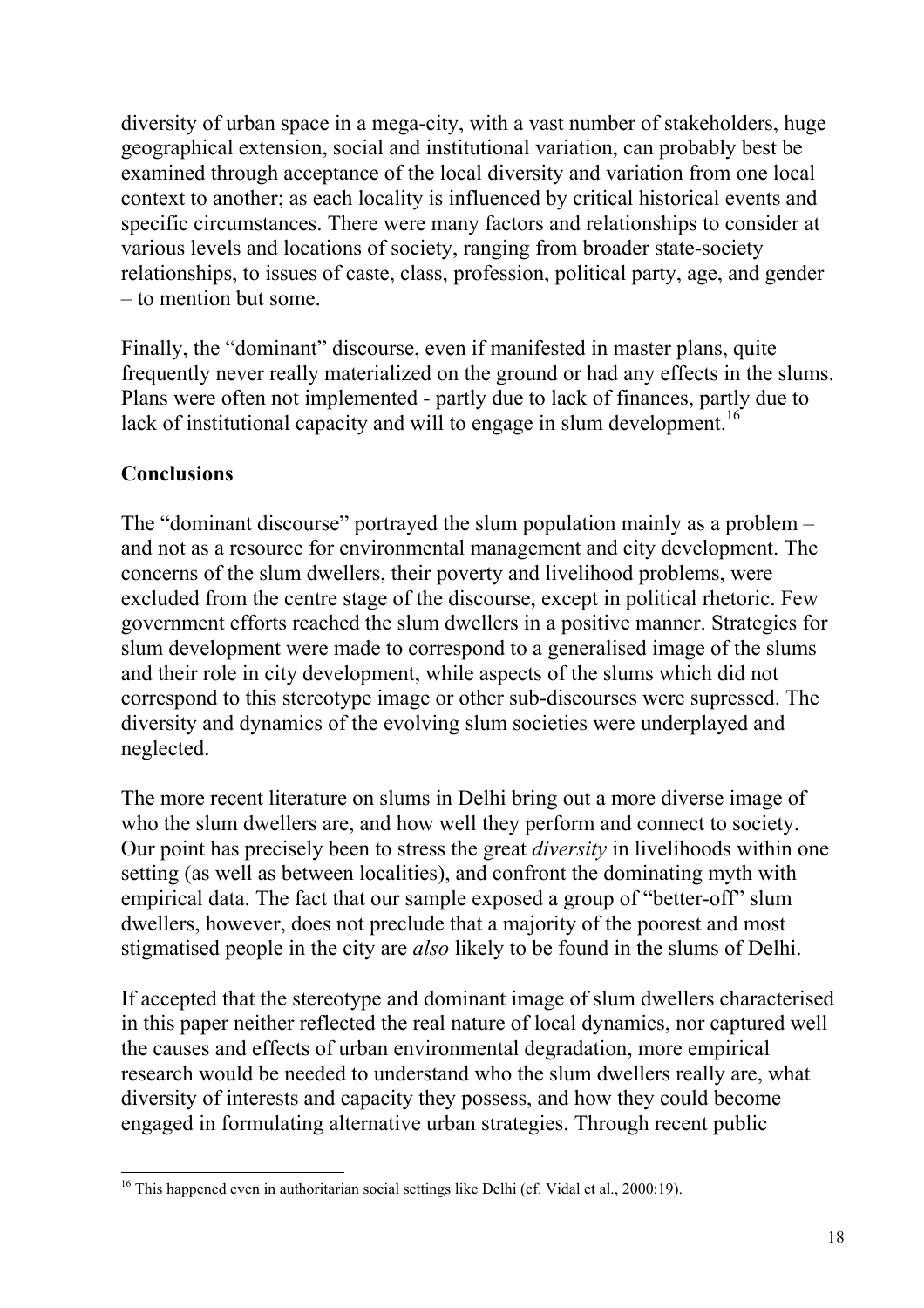consultations organised by civil society actors and NGOs in Delhi, in collaboration with government bodies, new empirical findings have been brought to the attention of a variety of stakeholders; findings that provide a more diverse, realistic and positive image of the slum dwellers.

Such changes in images are today increasingly reflected in more positive attitudes to slum-rehabilitation. By the local government accepting to take responsibility for slum upgrading, more positive attitudes are likely to emerge since the aim would now be to build on whatever capacity the slum dwellers have and what local resources are available. The new agenda for urban politics, as promoted by civil society groups and critical researchers, is precisely to move issues of poverty, empowerment of slum dwellers, and partnerships between the city government and people to the centre stage of urban politics – and thereby create a new dominant discourse (Mahadevia, 2001).

Public debate is essential for effective transformation of the slum discourse and adoption of alternative and more fruitful perspectives by the parties concerned. A combination of research, advocacy, and public reform might be needed to promote greater pluralism in the discourse. Empirical research along these lines would require more than a simple analysis of the discourse – understood as an analysis of the confrontation between constructed ideas and images. It would require an understanding of the variety of social and institutional stakeholders concerned, their views, interests and influence, and the specific outcome of their interaction with each other and the government. It would require a focus on historical events and processes, and the material expressions of such processes. In an authoritarian societal setting, open public debate – informed by empirical research - is a necessary condition for the emergence of good government policy and practice based less on ideologically constructed myths and more on empirical "realities".

## **References (incomplete)**

Benjaminsen, T. A. and C. Lund, 2001: Politics, Property and Production in the West African Sahel, Understanding Natural Resources Management, Nordiska Afrikainstituttet, Uppsala

Dupont, Veronique, Tarlo, Emma, and Dennis Vidal (eds), 2000: Delhi, Urban Space and Human Destinies, Manohar/Centre de Sciences Humaines/Institute de Reche pour le Développement

Care, 2000: Plus News, Newsletter by CARE India